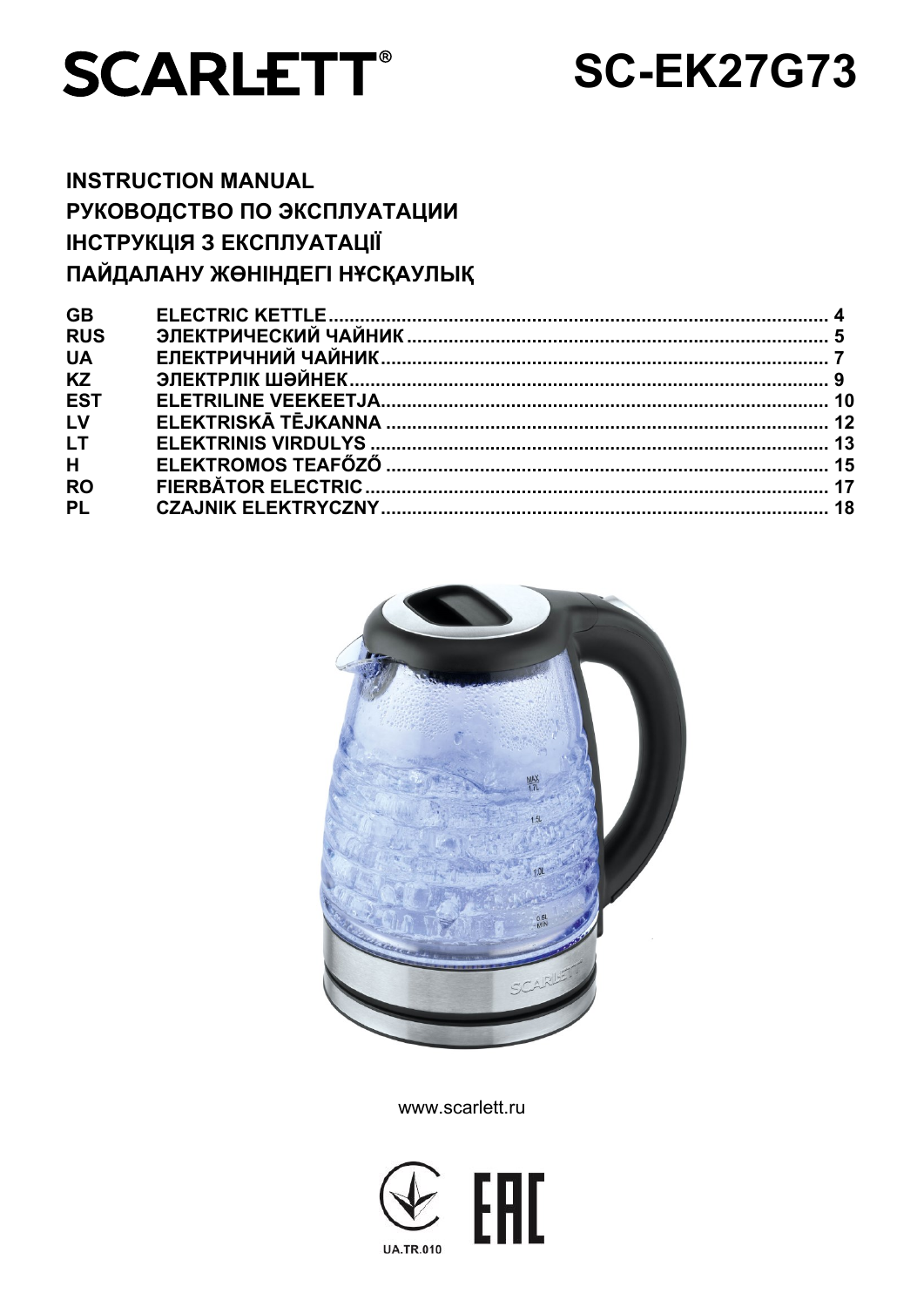- 1. Base unit with cord storage compartment
- 2. Body
- 3. Spout
- 4. Filter
- 5. Lid
- 6. Lid open handle
- 7. On/Off switch
- 8. Handle
- 9. Two water level indicators

- 1. База живлення з відсіком для заховування шнура
- 2. Корпус
- 3. Носик
- 4. Фільтр
- 5. Кришка
- 6. Ручка відкриття кришки
- 7. Перемикач
- 8. Ручка
- 9. Два індикатори рівня води

#### **EST KIRJELDUS LV APRAKSTS**

- 1. Alus juhtmekambriga
- 2. Korpus
- 3. Tila
- 4. Filter
- 5. Kaas
- 6. Kaane avamispide
- 7. Lüliti
- 8. Käepide
- 9. Kaks veetaseme indikaatorit

#### **LT APRAŠYMAS H LEÍRÁS**

- 1. Maitinimosi bazė su skyriu elektros laido saugojimui
- 2. Korpusas
- 3. Snapelis
- 4. Filtras
- 5. Dangtis
- 6. Dangčio atidarymo rankena
- 7. Jungiklis
- 8. Ranekna
- 9. Du vandens lygo indikatoriai

#### **RO DETALII PRODUS PL BUDOWA WYROBU**

- 1. Baza de alimentare cu compartimentul pentru depozitarea cordonului
- 2. Corpul
- 3. Nasul
- 4. Filtru
- 5. Capac
- 6. Mâner pentru deschiderea capacului
- 7. Buton pornire / oprire
- 8. Scară nivelul apei
- 9. Două indicatoare ale nivelului de apă

#### **GB DESCRIPTION RUS УСТРОЙСТВО ИЗДЕЛИЯ**

- 1. База питания с отсеком для хранения шнура
- 2. Корпус
- 3. Носик
- 4. Фильтр
- 5. Крышка
- 6. Ручка открытия крышки
- 7. Выключатель
- 8. Ручка
- 9. Два индикатора уровня воды
- **UA ОПИС KZ СИПАТТАМА**
	- 1. Бау сақтауына арналған бөлікті қоректену базасы
	- 2. Тұлға
	- 3. Тұмсықша
	- 4. Сүзгі
	- 5. Қақпақ
	- 6. Қақпақ ашу тұтқасы
	- 7. Ажыратқыш
	- 8. Тұтқа
	- 9. Су деңгейінің екі көрсеткіші

- 1. Pamatne ar nodalījumu barošanas vada glabāšanai
- 2. Korpuss<br>3. Snīpītis
- **Snīpītis**
- 4. Filtrs
- 5. Vāciņš
- 6. Rokturis vāciņa attaisīšanai
- 7. Slēdzis (izslēgt)
- 8. Rokturis
- 9. Divi ūdens līmeņa indikatori

- 1. Áramforrást biztosító elem csatlakozó tárolóval
- 2. Készülékház
- 3. Teafőző szája
- 4. Szűrő
- 5. Fedő
- 6. A fedő nyitófogantyúja
- 7. Főkapcsoló
- 8. Fogantyú
- 9. Két vízszint-indikátor
- 
- 1. Baza zasilającą z przedziałem do schowania przewodu zasilającego
- 2. Obudowa
- 3. Dzióbek
- 4. Filtr

[www.scarlett.ru](http://www.scarlett.ru/) SC-EK27G73

- 5. Pokrywa
- 6. Uchwyt otwarcia pokrywy

9. Dwa wskaźniki poziomu wody

- 7. Wyłącznik
- 8. Uchwyt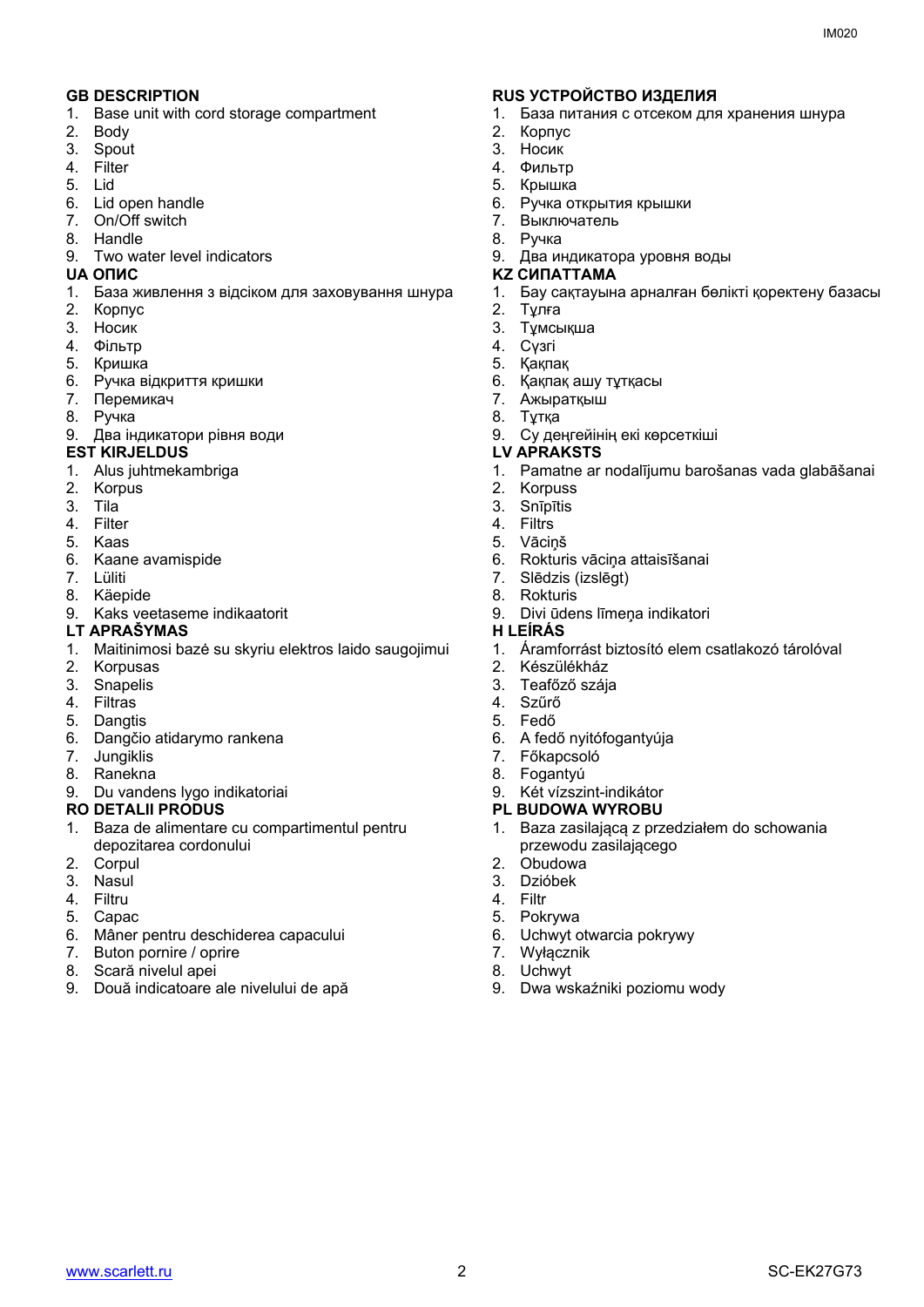| 1750-2000 W<br>220-240 V~ 50 Hz | 1.7L | 1.1/ 1.3 kg | mm<br>220<br>160<br>200 |
|---------------------------------|------|-------------|-------------------------|
|---------------------------------|------|-------------|-------------------------|

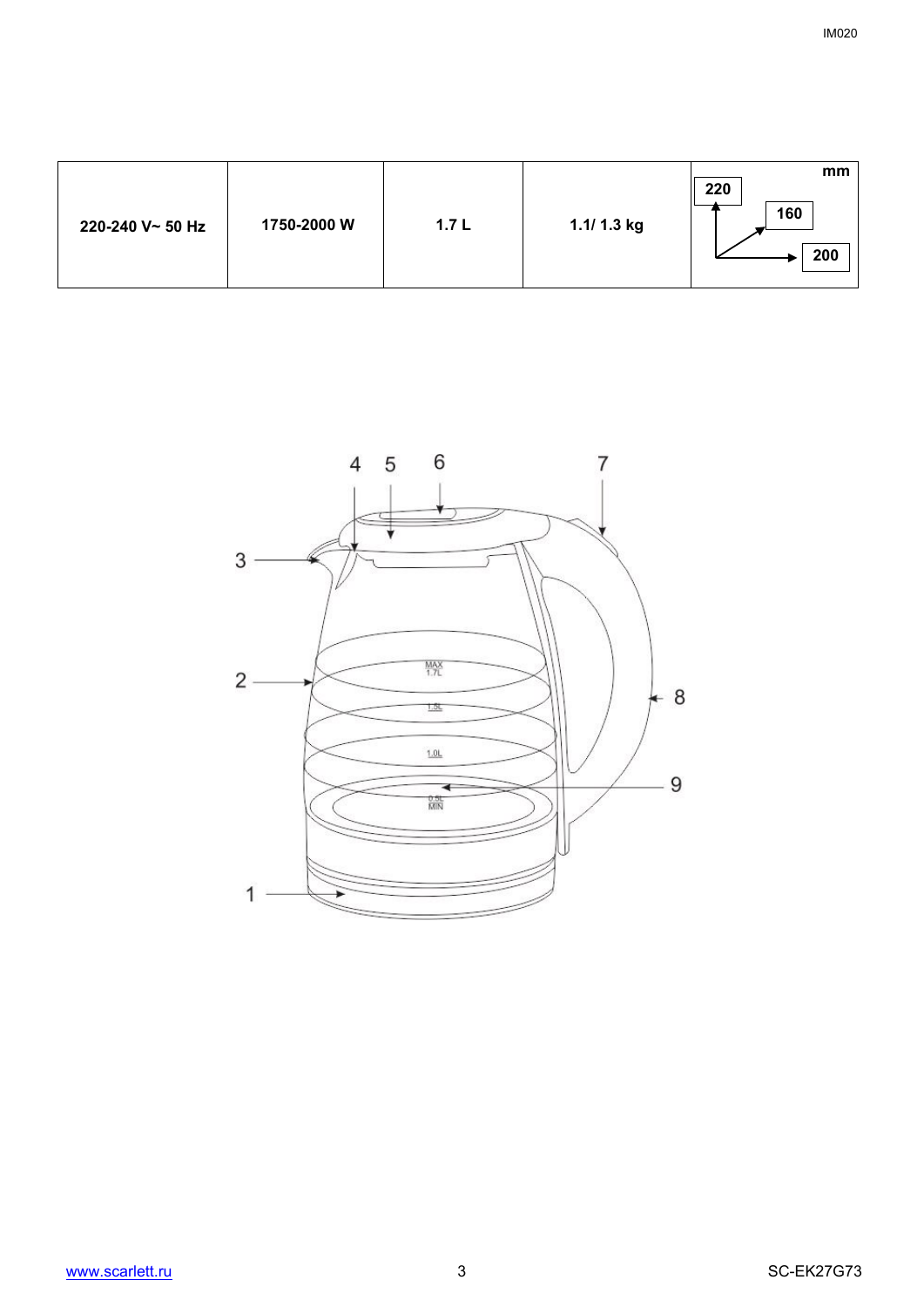#### **GB INSTRUCTION MANUAL IMPORTANT SAFEGUARDS**

- Please read these operating instructions carefully before connecting your kettle to the power supply, in order to avoid damage due to incorrect use.
- Before switching on the appliance for the first time please check if the technical specifications indicated on the unit correspond to the mains parameters.
- Incorrect operation and improper handling can lead to malfunction of the appliance and injuries to the user.
- The appliance is intended for use only in domestic aims. The unit is not intended for industrial and commercial use, and also for use in:
- kitchen area for the stuff of shops, offices and the other industrial places
- farm houses
- hotels, motels, rest homes and other similar places by residents.
- Do not use outdoors or in damp area.
- Always unplug the appliance from the power supply when not in use.
- Keep the base unit away from water and protect from splashes.
- Do not immerse the unit, cord or plug in water or other liquids. If it has happened, remove the plug from the wall socket immediately and have the unit checked by an expert before using it again.
- In case of power cord is damaged, its replacement should be done by the manufacture or service department or the other high-skill person to avoid any danger.
- Ensure that the cord does not hang over sharp edges and keep it away from hot surfaces.
- To disconnect the appliance from the power supply pull it out by the plug only, not by the cord.
- Place the appliance on a dry stable surface, away from sources of heat (e.g. hotplates); do not place it under curtains and shelves.
- Do not leave the appliance unattended when in use.
- The appliance is not intended for use for [physically, sensory or mental disabled](https://www.multitran.ru/c/m.exe?t=5841801_1_2&s1=%F7%E5%EB%EE%E2%E5%EA%20%F1%20%EE%E3%F0%E0%ED%E8%F7%E5%ED%ED%FB%EC%E8%20%E2%EE%E7%EC%EE%E6%ED%EE%F1%F2%FF%EC%E8) person (including children) or for person with lack of life experience or knowledge, if only they are under supervision or have been instructed about the use of the unit by responsible person.
- Children must be under control in order not to be allowed to play with the appliance.
- Use the kettle only with the base unit supplied, and do not use the base unit for any other purposes.
- Never take the kettle from its base while in operation. Switch the appliance off first.
- Electric kettle with button in turn-on position is forbidden to put on the base.
- ATTENTION: Do not open the lid while water is boiling.
- ATTENTION: During the operation, the appliance heats up. Be careful! Do not touch the body of the unit while it is working. To avoid skin burns with hot steam, do not bend over the unit during opening the lid.Close the lid properly before switching on. Otherwise, the appliance will not switch off automatically and the hot water may overflow.
- The kettle is for heating water only, not for any other purposes and liquids.
- Do not attempt to repair, adjust or replace parts in the appliance. Repair the malfunctioning appliance in the nearest service center.
- If the product has been exposed to temperatures below  $0^{\circ}$ C for some time it should be kept at room temperature for at least 2 hours before turning it on
- The manufacturer reserves the right to introduce minor changes into the product design without prior notice, unless such changes influence significantly the product safety, performance, and functions.
- Manufacturing date is indicated on the unit and/or on packing as well as in accompanying documents in the following format XX.XXXX where first two figures XX is the month of production, and following four figures XXXX is the year of production.

### **BEFORE USING FOR THE FIRST TIME**

- Kettle is suitable for boiling water.
- To remove the foreign smell from the new unit before the first use boil the water with added juice of 1-3 lemons or a pack of citric acid.
- Leave the fluid in the unit for 12 hours, then boil again.
- Pour the solution out and rinse the kettle inside carefully avoiding fall water on the electric contacts.
- Repeat the procedure if necessary.

### **INSTRUCTION FOR USE**

#### FILLING

- Remove the kettle from the base unit.
- You can fill the kettle with water via the spout or neck with opened lid.
- Do not fill the kettle with less than 0.5 l of water (less than "MIN" mark) to prevent it from operating dry and more than 1.7 l (up to "MAX" mark) to avoid overfilling and water spilling out during the boiling. SWITCHING ON
- After filling with water, place the kettle on the base unit.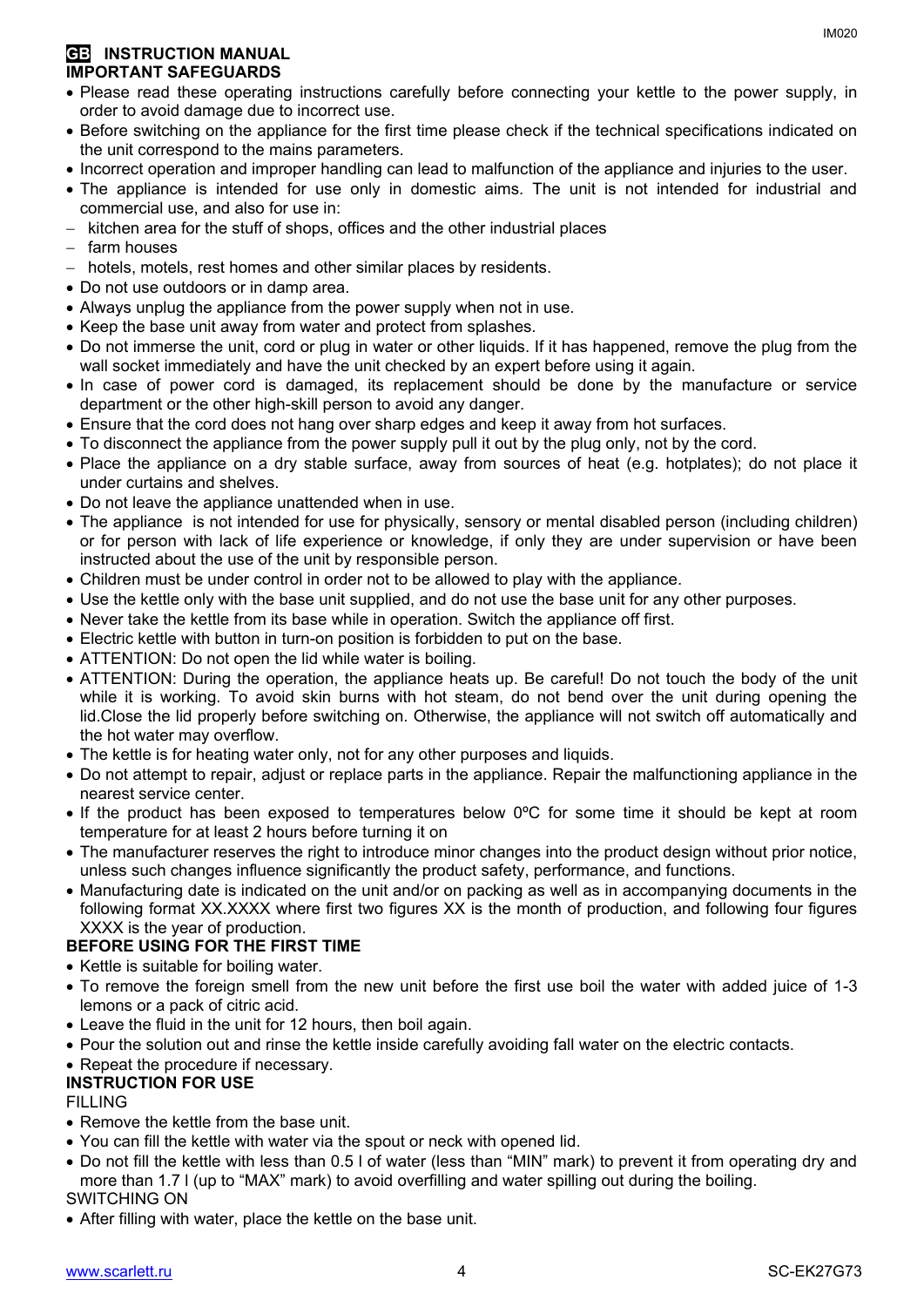Connect the plug to the power supply and push On/Off switch. The appliance will turn on and indicator will light.

SWITCHING OFF

- When water begins to boil, the kettle will switch off automatically and indicator light will go off.
- *NOTE:* This appliance has a safety system, which automatically switches heating element off if the appliance inadvertently has been switched on when empty, or if it operates dry. In this case let the appliance cool down 10 minutes before filling with water again.
- SWITCHING ON AGAIN
- If the kettle has been switched off automatically, it can be switched on again after cooling for 15-20 seconds.

### **CARE AND CLEANING**

- Open the lid and pour out the water through the orifice.
- Always remove the plug from the socket and let the appliance cool down completely.
- Clean the outside of the kettle and the base unit with a soft damp cloth, then wipe with a dry cloth. Do not use any abrasive materials.
- Remove scale regularly, using special descaling agents, available at the market, following given instructions.

#### **STORAGE**

- Switch off and unplug the appliance; let it entirely cool.
- Complete all requirements of Chapter CLEANING AND CARE.
- The cord can be wrapped around the base area for storage.
- Keep the appliance in a dry cool place.

The symbol on the unit, packing materials and/or documentations means used electrical and electronic units and battery's should not be toss in the garbage with ordinary household garbage. These units should be pass to special receiving point.

For additional information about actual system of the garbage collection address to the local authority.

Valid utilization will help to save valuable resources and avoid negative work on the public health and environment which happens with incorrect using garbage.

#### **RUS РУКОВОДСТВО ПО ЭКСПЛУАТАЦИИ МЕРЫ БЕЗОПАСНОСТИ**

- Внимательно прочитайте данную инструкцию перед эксплуатацией прибора во избежание поломок при использовании.
- Перед первоначальным включением проверьте, соответствуют ли технические характеристики, указанные на изделии, параметрам электросети.
- Неправильное обращение может привести к поломке изделия, нанести материальный ущерб и причинить вред здоровью пользователя.
- Прибор предназначен для использования только в бытовых целях согласно данному Руководству по эксплуатации. Прибор не предназначен для промышленного и коммерческого применения, а также для использования:
- в кухонных зонах для персонала в магазинах, офисах и прочих производственных помещениях;
- в фермерских домах;
- клиентами в гостиницах, мотелях, пансионатах и других похожих мест проживания.
- Не использовать вне помещений или в условиях повышенной влажности.
- Если устройство не используется, всегда отключайте его от электросети.
- Не допускайте попадания воды на базу питания.
- Не погружайте прибор, базу питания и шнур питания в воду или другие жидкости. Если это случилось, немедленно отключите устройство от электросети и, прежде чем пользоваться им дальше, проверьте работоспособность и безопасность прибора у квалифицированных специалистов.
- При повреждении шнура питания его замену, во избежание опасности, должны производить изготовитель, сервисная служба или подобный квалифицированный персонал.
- Следите за тем, чтобы шнур питания не касался острых кромок и горячих поверхностей.
- При отключении прибора от электросети, беритесь за вилку, а не тяните за шнур.
- Устройство должно устойчиво стоять на сухой ровной поверхности. Не ставьте прибор на горячие поверхности, а также вблизи источников тепла (например, электрических плит), занавесок и под навесными полками.
- Никогда не оставляйте включенный прибор без присмотра.
- Прибор не предназначен для использования лицами (включая детей) с пониженными физическими, сенсорными или умственными способностями или при отсутствии у них жизненного опыта или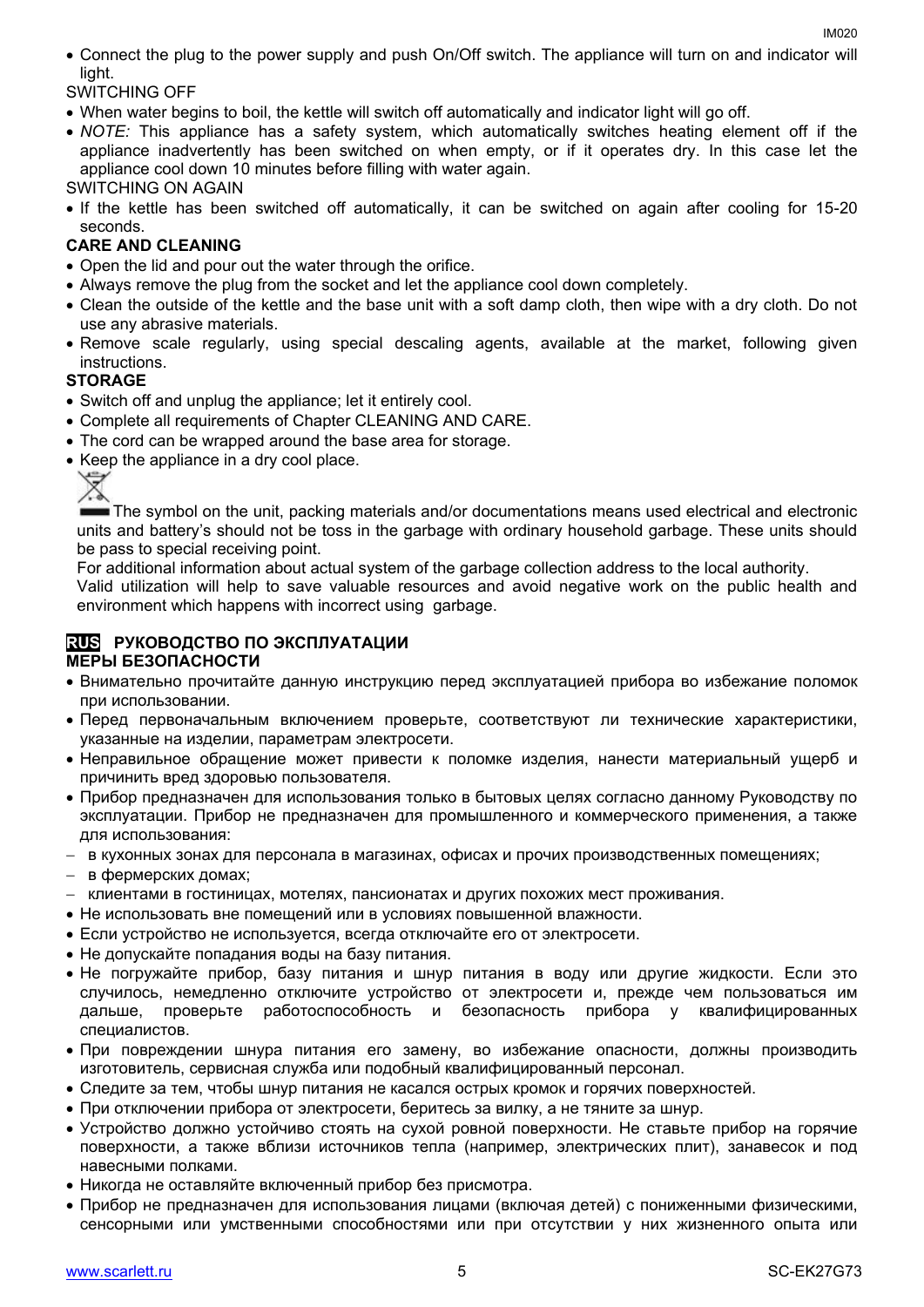знаний, если они не находятся под присмотром или не проинструктированы об использовании прибора лицом, ответственным за их безопасность.

- Дети должны находиться под присмотром для недопущения игр с прибором.
- Используйте изделие только с базой питания из комплекта. Запрещается использовать её для других целей.
- Нельзя снимать чайник с базы питания во время работы, сначала отключите его.
- Чайник с включенной кнопкой нельзя ставить на базу.
- ВНИМАНИЕ: Не открывайте крышку, пока вода кипит.
- ВНИМАНИЕ: Во время работы прибор нагревается. Будьте осторожны! Не касайтесь руками корпуса прибора во время его работы. Во избежание ожога горячим паром не наклоняйтесь над устройством при открывании крышки.
- Перед включением убедитесь, что крышка плотно закрыта, иначе не сработает система автоматического отключения при закипании и вода может выплеснуться.
- Устройство предназначено только для нагрева воды. Запрещается использование в других целях это может привести к поломке изделия.
- Не пытайтесь самостоятельно ремонтировать прибор или заменять какие-либо детали. При обнаружении неполадок обращайтесь в ближайший Сервисный центр.
- $\bullet$  Если изделие некоторое время находилось при температуре ниже 0°С, перед включением его следует выдержать в комнатных условиях не менее 2 часов.
- Производитель оставляет за собой право без дополнительного уведомления вносить незначительные изменения в конструкцию изделия, кардинально не влияющие на его безопасность, работоспособность и функциональность.

#### **ПОДГОТОВКА**

- Чайник предназначен для кипячения воды.
- Для устранения посторонних запахов из нового прибора перед первоначальным использованием вскипятите воду в чайнике, добавив в нее сок 1-3 лимонов или пакетик лимонной кислоты.
- Оставьте раствор на 12 часов, затем снова прокипятите.
- Слейте раствор и аккуратно сполосните чайник изнутри, не допуская попадания воды на электрические контакты.
- При необходимости повторите процедуру.

#### **РАБОТА**

ЗАЛИВ ВОДЫ

- Снимите чайник с базы питания.
- Вы можете наполнить его через носик или горловину, открыв крышку.
- Во избежание перегрева чайника не рекомендуется наливать меньше 0.5 л воды (ниже отметки "MIN"). Не наливайте больше 1.7 л воды (выше отметки "MAX"), иначе она может выплеснуться через носик при кипении.

#### **ВКЛЮЧЕНИЕ**

- Установите наполненный водой чайник на базу питания.
- Подключите шнур питания к электросети и включите чайник, при этом загорится световой индикатор работы.

#### ВЫКЛЮЧЕНИЕ

- При закипании воды чайник отключится автоматически и световой индикатор погаснет.
- *ВНИМАНИЕ:* Ваш чайник оснащён системой защиты от перегрева. Если в чайнике нет или мало воды, он автоматически отключится. Если это произошло, необходимо подождать не менее 10 минут, чтобы чайник остыл, после чего можно заливать воду.

#### ПОВТОРНОЕ ВКЛЮЧЕНИЕ

 Если чайник только что закипел и автоматически отключился, а Вам нужно снова подогреть воду, подождите 15-20 секунд перед повторным включением.

#### **ОЧИСТКА И УХОД**

- Слейте всю воду через горловину, открыв крышку.
- Перед очисткой всегда отключайте устройство от электросети и давайте ему полностью остыть (нагревательный элемент некоторое время после использования остается горячим).
- Ни в коем случае не мойте чайник и базу питания проточной водой. Протрите снаружи корпус и базу сначала влажной мягкой тканью, а затем – насухо. Не применяйте абразивные чистящие средства, металлические мочалки и щётки, а также органические растворители.
- Регулярно очищайте изделие от накипи специальными средствами, которые можно приобрести в торговой сети. Применяя чистящие средства, следуйте указаниям на их упаковке.

#### **ХРАНЕНИЕ**

- Перед хранением убедитесь, что прибор отключен от электросети и полностью остыл.
- Выполните все требования раздела ОЧИСТКА И УХОД.
- Смотайте шнур питания.
- Храните прибор в сухом прохладном месте.

[www.scarlett.ru](http://www.scarlett.ru/) 6 SC-EK27G73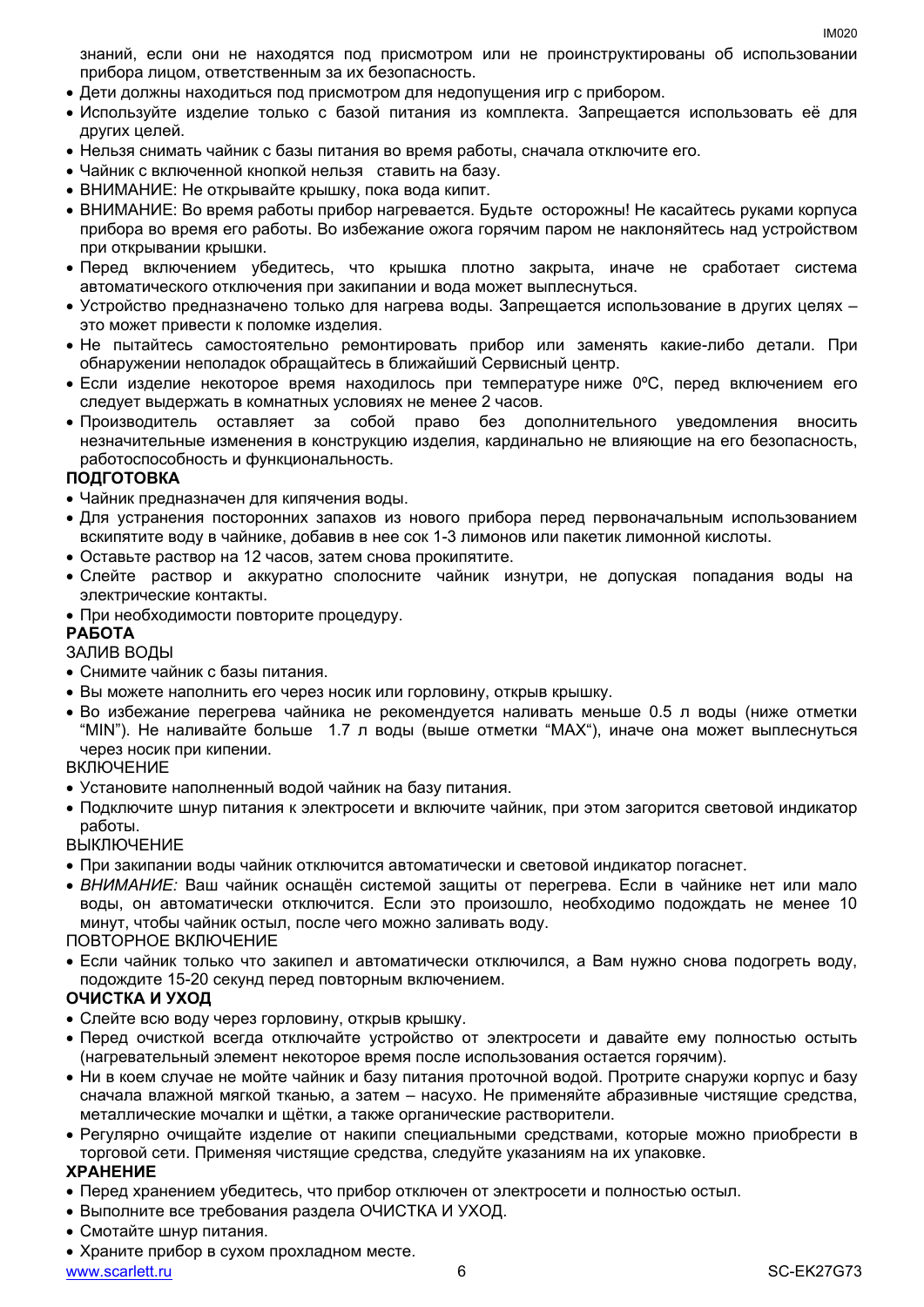

Данный символ на изделии, упаковке и/или сопроводительной документации означает, что использованные электрические и электронные изделия и батарейки не должны выбрасываться вместе с обычными бытовыми отходами. Их следует сдавать в специализированные пункты приема. Для получения дополнительной информации о существующих системах сбора отходов обратитесь к местным органам власти.

Правильная утилизация поможет сберечь ценные ресурсы и предотвратить возможное негативное влияние на здоровье людей и состояние окружающей среды, которое может возникнуть в результате неправильного обращения с отходами.

#### **UA ІНСТРУКЦІЯ З ЕКСПЛУАТАЦІЇ**

- Шановний покупець! Ми вдячні Вам за придбання продукції торговельної марки SCARLETT та довіру до нашої компанії. SCARLETT гарантує високу якість та надійну роботу своєї продукції за умови дотримання технічних вимог, вказаних в посібнику з експлуатації.
- Термін служби виробу торгової марки SCARLETT у разі експлуатації продукції в межах побутових потреб та дотримання правил користування, наведених в посібнику з експлуатації, складає 2 (два) роки з дня передачі виробу користувачеві. Виробник звертає увагу користувачів, що у разі дотримання цих умов, термін служби виробу може значно перевищити вказаний виробником строк.

#### **МІРИ БЕЗПЕКИ**

- Уважно прочитайте дану інструкцію перед експлуатацією приладу, щоб запобігти поломок при використанні.
- Перш ніж увімкнути прилад, перевірте, чи відповідають технічні характеристики, вказані на виробі, параметрам електромережі.
- Невiрне використання може призвести до поломки виробу, завдати матеріального урону та шкоди здоров'ю користувача.
- Прилад призначений для використання тільки в побутових цілях. Прилад не призначений для промислового та комерційного застосування, а також для використання:
- у кухонних зонах для персоналу в магазинах, офісах та інших виробничих приміщеннях;
- у фермерських будинках;
- клієнтами у готелях, мотелях, пансіонатах та інших схожих місцях проживання.
- Не використовувати поза приміщеннями чи в умовах підвищеної вологості.
- Якщо прилад не використовується, завжди відключайте його з мережі.
- Не дозволяйте, щоб вода попадала на базу живлення.
- Не занурюйте прилад та шнур живлення у воду чи інші рідини. Якщо це відбулося, негайно відключите прилад з мережі та, перед тим, як користуватися їм далі, перевірте працездатність та безпеку приладу у кваліфікованих фахівців.
- У разі пошкодження кабелю живлення, його заміну, з метою запобігання небезпеці, повинен виконувати виробник або уповноважений їм сервісний центр, або аналогічний кваліфікований персонал.
- Стежте за тим, щоб шнур живлення не торкався гострих крайок чи гарячих поверхонь.
- Пiд час відключення приладу з мережі тримайтеся рукою за вилку, не тягніть за шнур.
- Пристрій має стійко стояти на сухій рiвній поверхні. Не ставте прилад на гарячі поверхні, а також поблизу джерел тепла (наприклад, електричних плит), занавісок й під навісними полками.
- Ніколи не залишайте ввімкнений прилад без нагляду.
- Прилад не призначений для використання особами (у тому числі дітей) зі зниженими фізичними, сенсорними чи розумовими здібностями або за відсутності в них життєвого досвіду чи знань, якщо вони не знаходяться під наглядом чи не проінструктовані про використання приладу особою, що відповідає за їхню безпеку.
- Діти повинні знаходитись під наглядом задля недопущення ігор з приладом.
- Використовуйте прилад тільки з базою живлення з комплекту. Заборонено використовувати його для iнших мет.
- Не можна знімати чайник з бази живлення пiд час роботи, спочатку вимкніть його.
- Чайник з увімкненою кнопкою класти на базу не можна
- УВАГА: Не відкривайте кришку, поки вода закипить.
- УВАГА: Під час роботи прилад нагрівається. Будьте обережні! Не торкайтеся руками корпуса приладу під час його роботи. З метою запобігання опікам гарячою парою не нахиляйтеся над пристроєм під час відчинення кришк
- Перед вмиканням переконайтеся, що кришка щільно зачинена, інакше не спрацюе система автоматичного вимикання пiд час закипання та вода може виплюхнутися.
- Прилад призначений тільки для нагріву води. Заборонено використовувати його з іншою метою це може призвести до псування приладу.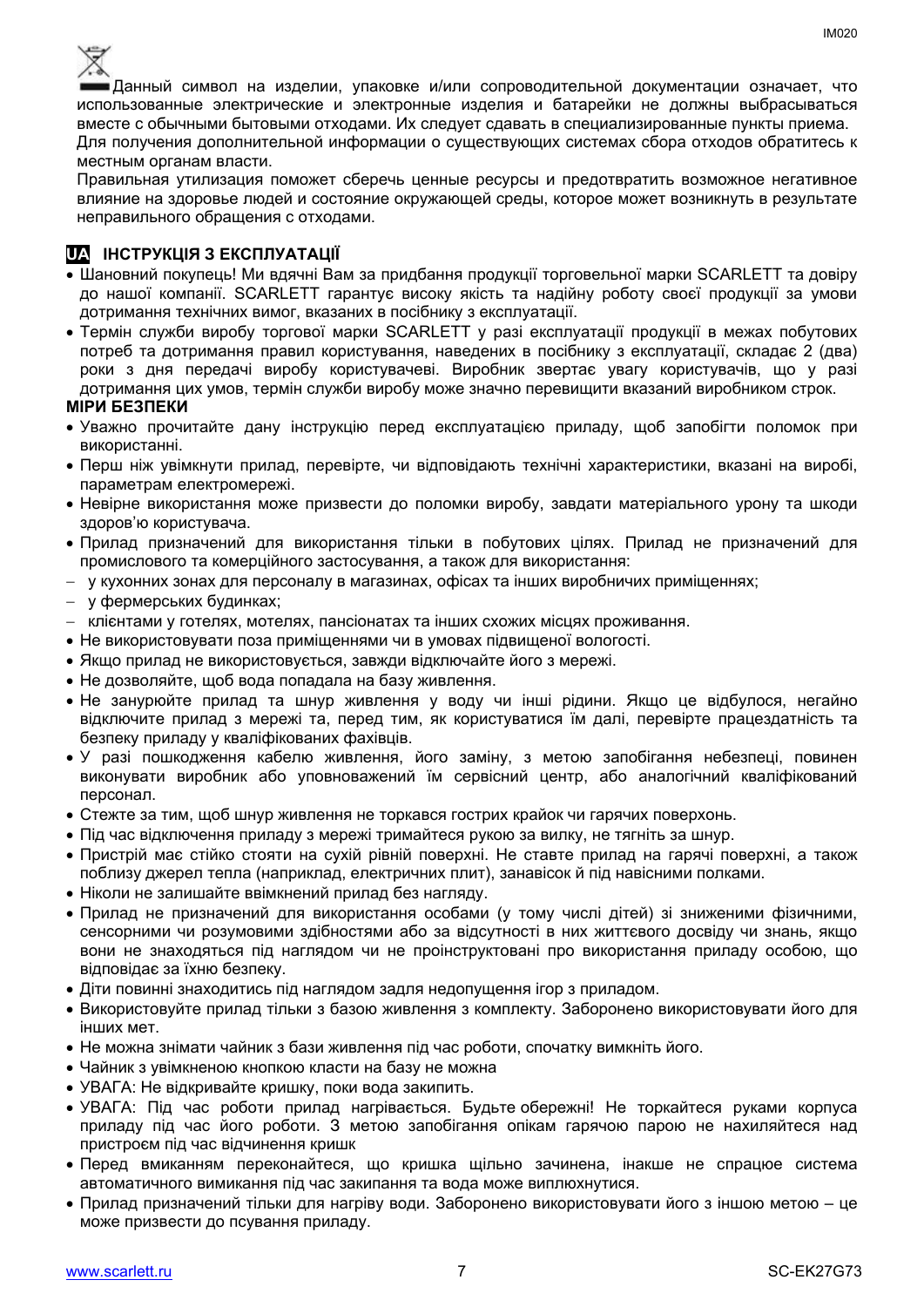- Не намагайтеся самостійно ремонтувати прилад або замінювати які-небудь деталі. При виявленні неполадок звертайтеся в найближчий Сервісний центр.
- Якщо виріб деякий час знаходився при температурі нижче 0ºC, перед увімкненням його слід витримати у кімнаті не менше 2 годин.
- Виробник залишає за собою право без додаткового повідомлення вносити незначні зміни до конструкції виробу, що кардинально не впливають на його безпеку, працездатність та функціональність.
- Обладнання відповідає вимогам Технічного регламенту обмеження використання деяких небезпечних речовин в електричному та електронному обладнанні.
- Дата виробництва вказана на виробі та/або на пакування, а також у супроводжуючій документації у форматі XX.XXXX, де перші дві цифри «XX» – це місяць виробництва, наступні чотири цифри «XXXX» – це рік виробництва.

#### **ПІДГОТОВКА**

- Чайник призначений для кип'ятіння води.
- Задля усунення сторонніх запахів з нового приладу перед початковим використанням закип'ятіть воду в чайнику, додавши в неї сік 1-3 лимонів або пакетик лимонної кислоти.
- Залиште розчин на 12 годин, потім знову прокип'ятіть.
- Злийте розчин й акуратно сполосніть чайник зсередини, не допускаючи потрапляння води на електричні контакти
- За необхідності повторіть процедуру.

#### **ЕКСПЛУАТАЦІЯ**

ЗАЛИВАННЯ ВОДИ

- Зніміть чайник з бази живлення.
- Можна наповняти його через носик чи горловину, відкривши кришку.
- Щоб запобігти перегріву чайника, не слiд наливати менше ніж 0.5 л води (нижче мітки "MIN"). Не наливайте більше ніж 1.7 л води (вище мітки "MAX"), інакше вона може виплюхнутися через носик пiд час кипіння.

ВМИКАННЯ

- Установіть наповнений водою чайник на базу живлення.
- Підключите шнур живлення до мережі та ввімкнить чайник, при цьому засвітиться світловий індикатор роботи.

ВИМИКАННЯ

- Після закипання води чайник вимкнеться автоматично та світловий індикатор згасне.
- *УВАГА:* Ваш чайник обладнаний системою захисту вид перегріву. Якщо у чайнику немає чи мало води, він автоматично вимкнеться. Якщо це відбулося, необхідно почекати не менше ніж 10 хвилин, щоб чайник охолонув, після чого можна заливати воду.

#### ПОВТОРНЕ ВМИКАННЯ

 Якщо чайник тільки-но закипів та автоматично вимкнувся, а Вам потрібно знову підігріти воду, почекайте 15-20 секунд перед повторним вмиканням.

#### **ОЧИЩЕННЯ ТА ДОГЛЯД**

- Злийте всю воду через горловину, відкривши кришку.
- Ні в якому разі не мийте чайник та базу живлення під струмом води. Протріть зовні корпус та базу спочатку вологою м'якою тканиною, а потім – насухо. Не вживайте абразивних чистячих засобів, металевих мочалок та щіток, а також органічних розчинників.
- Регулярно очищайте прилад від накипу спеціальними засобами, що можна придбати у торговельній сітці. Вживаючи чистячі засоби, дотримуйтеся инструкції на їх упаковці.

#### **ЗБЕРЕЖЕННЯ**

- Перед зберіганням переконайтеся, що прилад відключений від електромережі і повністю охолов.
- Виконайте усі вимоги розділу ОЧИЩЕННЯ ТА ДОГЛЯД.
- Змотайте шнур живлення.
- Зберігайте прилад у сухому прохолодному місці.



Цей символ на виробі, упаковці та/або в супровідній документації означає, що електричні та електронні вироби, а також батарейки, що були використані, не повинні викидатися разом із звичайними побутовими відходами. Їх потрібно здавати до спеціалізованих пунктів прийому.

Для отримання додаткової інформації щодо існуючих систем збору відходів зверніться до місцевих органів влади.

Належна утилізація допоможе зберегти цінні ресурси та запобігти можливому негативному впливу на здоров'я людей і стан навколишнього середовища, який може виникнути в результаті неправильного поводження з відходами.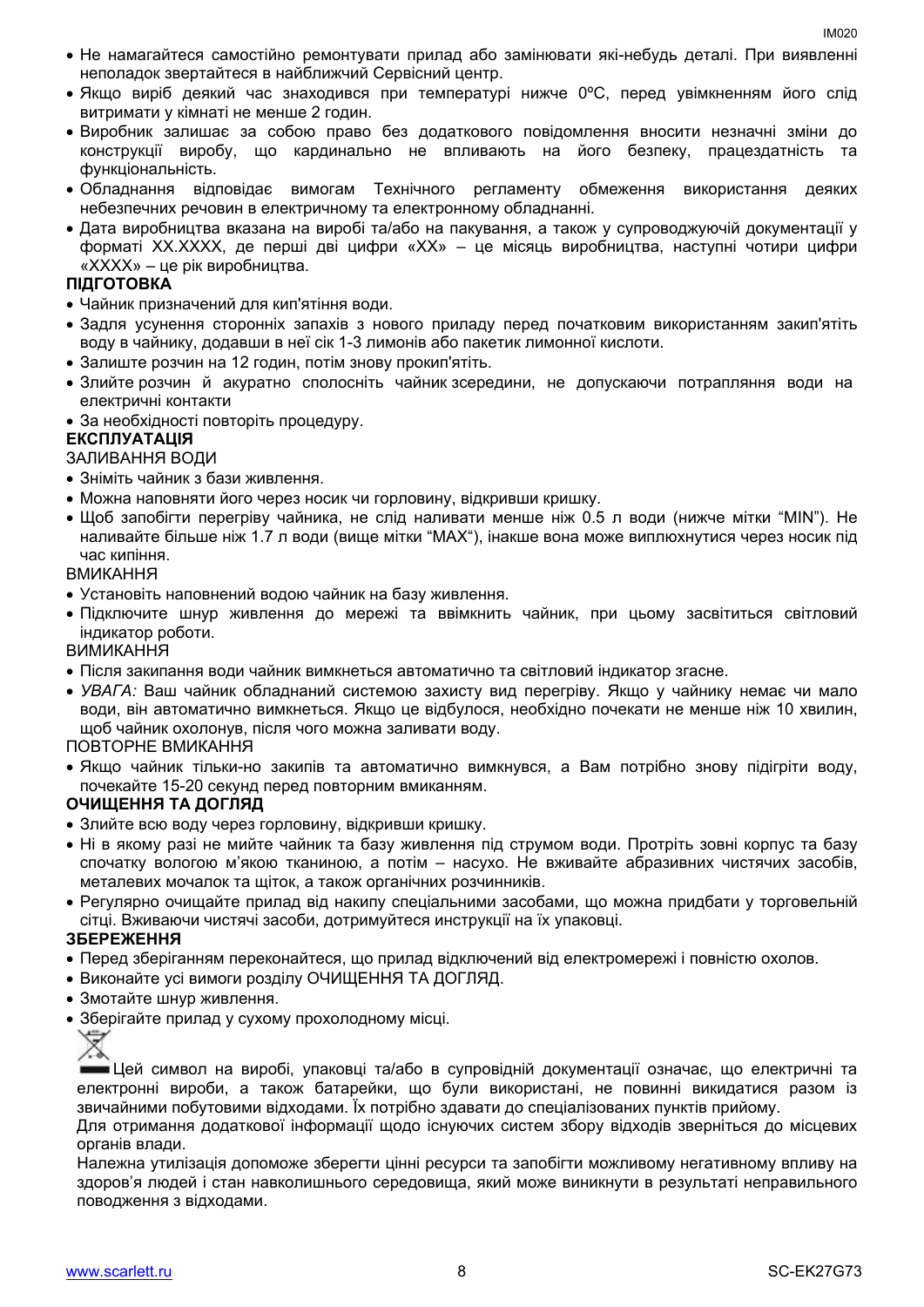### **KZ ПАЙДАЛАНУ ЖӨНІНДЕГІ НҰСҚАУЛЫҚ**

- Құрметті сатып алушы! SCARLETT сауда таңбасының өнімін сатып алғаныңыз үшін және біздің компанияға сенім артқаныңыз үшін Сізге алғыс айтамыз. Іске пайдалану нұсқаулығында суреттелген техникалық талаптар орындалған жағдайда, SCARLETT компаниясы өзінің өнімдерінің жоғары сапасы мен сенімді жұмысына кепілдік береді.
- SCARLETT сауда таңбасының бұйымын тұрмыстық мұқтаждар шеңберінде пайдаланған және іске пайдалану нұсқаулығында келтірілген пайдалану ережелерін ұстанған кезде, бұйымның қызмет мерзімі бұйым тұтынушыға табыс етілген күннен бастап 2 (екі) жылды құрайды. Аталған шарттар орындалған жағдайда, бұйымның қызмет мерзімі өндіруші көрсеткен мерзімнен айтарлықтай асуы мүмкін екеніне өндіруші тұтынушылардың назарын аударады.

#### **ҚАУІПСІЗДІК ШАРАЛАРЫ**

- Пайдалану кезінде бұзылмауы үшін құралды қолданудың алдында осы нұсқауды ықыласпен оқып шығыңыз.
- Алғаш рет іске қосар алдында бұйымда көрсетілген техникалық сипаттамалардың электр желісінің параметрлеріне сәйкес келетін-келмейтінін тексеріңіз.
- Дұрыссыз қолдау бұйымның бұзылуына әкеліп соғуы, заттай зиян іп келтіріп және пайдаланушының денсаулығына зиян тигізуі мүмкін.
- Аспап тек тұрмыстық мақсаттарда ғана пайдалануға арналған. Аспап өнеркәсіптік және сауда-саттық мақсатында қолдануға, сондай-ақ мына жерлерде пайдалануға арналмаған:
- дүкендердегі, кеңселердегі және басқа да өнеркәсіптік үй-жайлардағы қызметкерлерге арналған асүй аймақтарында;
- фермерлердің үйлерінде;
- қонақүйлерде, мотельдерде, пансионаттарда және соларға ұқсас тұрғын жайларда клиенттердің пайдалануына арналмаған.
- Жайдан тыс не жоғары дымқылды жағдайда қолданылмайды.
- Егер құрылғы қолданылмаса, оны электр жүйесінен әрқашан сөндіріп тастаңыз.
- Қоректену негізіне су тигіздірмеңіз.
- Құралды не бауды суға немесе басқа сұйықтықтарға батырмаңыз. Егер бұл жағдай болса, құрылғыны электр жүйесінен дереу сөндіріп тастаңыз және оны әрі қарай пайдаланбастан бұрын, жұмысқа қабілеттілігі мен құралдың қауіпсіздігін білікті мамандарға тексертіңіз.
- Қуат бауы бүлінген жағдайда, қатерден аулақ болу үшін оны ауыстыруды өндіруші, сервистік қызмет немесе соған ұқсас білікті қызметкерлер іске асыруға тиіс.
- Қоректену бауының өткір жиектер және ыстық үстілерге тимеуін қадағалаңыз.
- Құрылғы құрғақ тегіс бетте тұрақты тұруы тиіс. Құралды ыстығы бар бетке, сондай-ақ, ыстық шығару көздеріне (мысалға электрлі плиталар), перделерге жақын және ілінбелі сөрелердің астына қоймаңыз.
- Құралды қоректену жүйесінен сөндіргенде шаңышқыны ұстаңыз, ал қоректену бауынан тартпаңыз.
- Қосылған құралды ешуақытта қараусыз қалдырмаңыз.
- Дене, жүйке не болмаса ақыл-ой кемістігі бар, немесе осы құрылғыны қауіпсіз пайдалану үшін тәжірибесі мен білімі жеткіліксіз адамдардың (соның ішінде балалардың) қауіпсіздігі үшін жауап беретін адам қадағаламаса немесе аспапты пайдалану бойынша нұсқау бермесе, олардың бұл аспапты қолдануына болмайды.
- Балалар аспаппен ойнамауы үшін оларды үнемі қадағалап отыру керек.
- Бұйымды тек қана жинақтағы қоректену базасымен ғана қолданыңыз. Оны басқа мақсаттарға қолдануға тиым салынады.
- Шәйнекті жұмыс уақытына қоректену негізінен түсіруге болмайды, алдымен оны сөндіріп тастаңыз.
- Түймесі қосулы түрған шайнекті тұғырға қоюға болмайды
- ЕСКЕРТУ: Су қайнаған дейін қақпағын ашпаңыз.
- ЕСКЕРТУ: Жұмыс істеп тұрғанда аспап қызып кетеді. Абай болыңыз! Аспап жұмыс істеп тұрған кезде оның корпусын қолмен ұстамаңыз. Ыстық буға күйіп қалмас үшін, қақпағын ашқан кезде аспаптың үстінен еңкеймеңіз.
- Қосудың алдында қақпақтың тығыз жабылғанына көз жеткізіңіз, өйтпейінше қайнаған кезде автоматты сөндіру жүйесі істемейді де су шайқалып төгілуі мүмкін.
- Құрылғы тек қана суды қыздыруға арналған. Басқа мақсаттарға қолдану тиым салынады бұл бұйымның бұзылуына әкеліп соғуы мүмкін.
- Құрылғыны өз бетіңізше жөндеуге талпынбаңыз. Олқылықтар пайда болса жақын арадағы сервис орталығына апарыңыз.
- Егер бұйым біршама уақыт 0°С-тан төмен температурада тұрса, іске қосар алдында оны кем дегенде 2 сағат бөлме температурасында ұстау керек.
- Өндіруші бұйымның қауіпсіздігіне, жұмыс өнімділігі мен жұмыс мүмкіндіктеріне түбегейлі әсер етпейтін болмашы өзгерістерді оның құрылмасына қосымша ескертпестен енгізу құқығын өзінде қалдырады.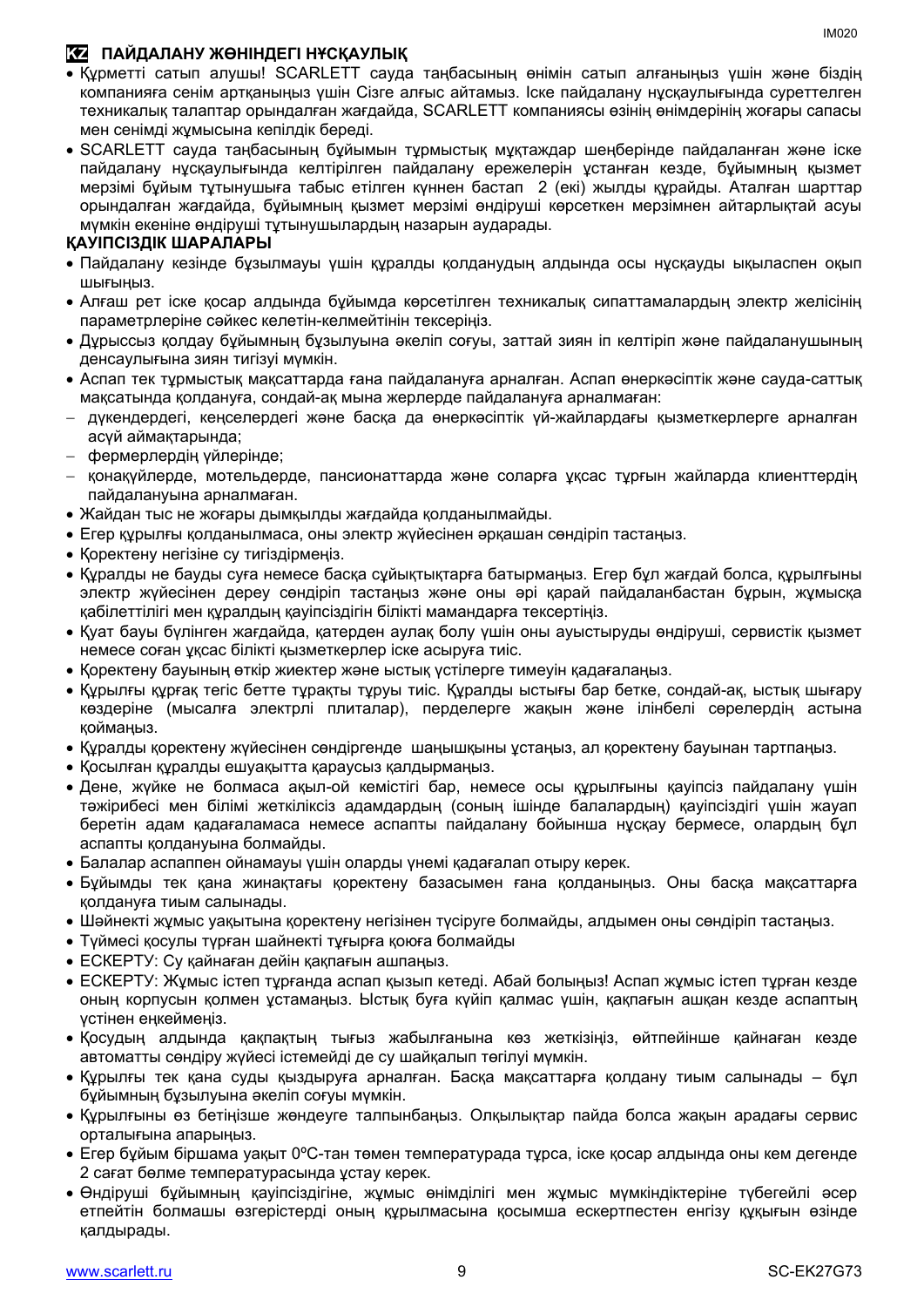Жасап шығарылған күні бұйымда және (немесе) қаптамада, сондай-ақ ілеспе құжаттамада, XX.XXXX пішімінде көрсетілген, мұндағы алғашқы екі сан «XX» – жасап шығарылған айы, келесі төрт сан «XXXX» – жасап шығарылған жылы.

### **ДАЙЫНДАУ**

- Шәйнек арналған суды қайнату.
- Жаңа аспаптағы бөгде иістерден құтылу үшін алғашқы рет қолданар алдында 1-3 лимонның шырынын немесе лимон қышқылының қалташасын құйып шәйнекте суды қайнатыңыз.
- Ерітіндіні 12 сағатқа қалдырыңыз, содан кейін тағы да қайнатыңыз.
- Ерітіндіні төгіңіз де, электр түйіспелеріне су кіруіне жол берместен, шайнектің ішін сумен шайыңыз
- Қажет болған жағдайда рәсімді қайталаңыз.

#### **ЖҰМЫС**

СУДЫ ҚҰЮ

- Шәйнекті қоректену тұғырынан түсіріңіз.
- Сіз оны тұмсықша арқылы не қақпақты ашып, қылтаннан толтыра алаcыз.
- Шәйнектің қызып кетпеуі үшін 0.5 литрден ("MIN" белгіден төмен) аз су құюға ұсынылмайды. 1.7 литрден ("MAX" белгіден жоғары) көп су құймаңыз, әйтпесе ол тұмсықша арқылы қайнаған кезде тасып кетуі мүмкін.

ҚОСУ

- Су толтырылған шәйнекті қоректену тұғырына орнатыңыз.
- Қоректену бауын электр жүйесіне тұйықтаңыз да шәйнекті қосыңыз, осымен жұмыстың жарықты индикаторы жанады.

АЖЫРАТУ

- Су қайнағанда шәйнек автоматты өшеді және жарықты индикатор сөніп қалады.
- *НАЗАР:* Сіздің шәйнегіңіз қызып кетуден қорғаныш жүйесімен жабдықталған. Егер шәйнекте су жоқ не аз болса, ол автоматты түрде сөніп қалады. Егер бұл болса, шәйнектің суынуы үшін 10 минуттан кем емес күтке қажет, содан кейін су құюға болады.

ҚАЙТА ҚОСУ

 Егер шәйнек жаңа ғана қайнап және автоматты сөнсе, ал сізге суды қайтадан жылыту қажет болса, қайта қосудың алдында 15-20 секунд кідіріңіз.

#### **ТАЗАЛАУ ЖӘНЕ КҮТІМ**

- Қақпағын ашып ұңғысы арқылы барлық суды төгіңіз.
- Ешқандай жағдайда да шәйнекті және қоректену негізін ағын сумен жумаңыз. Тұлға мен негіздің сыртын алдымен жұмсақ дымқыл матамен сүртіңіз, ал содан соң – құрғатып. Қайрақты тазалағыш заттар, металл жөкелер және щөткелерді, сонымен қатар органикалық еріткіштерді қолданбаңыз.
- Бұйымды сауда орнында ие болуға мүмкін арнайы құралдармен қаспақтан ұдайы тазалап тұрыңыз. Тазартушы құралдарды қолдану барысында, олардың орамасындағы нұсқауларға сүйеніңіздер.

#### **САҚТАУ**

- Cақтау алдында, құралды желіден ажыратылғанына және толық суық екеніне көз жеткізіңіз.
- ТАЗАЛАУ және КҮТУ бөлімінің талаптарын орындаңыз.
- Қоректену бауын ораңыз.
- Құралды құрғақ салқын орында сақтаңыз.



Өнімдегі, қораптағы және/немесе қосымша құжаттағы осындай белгі қолданылған электрлік және электрондық бұйымдар мен батарейкалар кәдімгі тұрмыстық қалдықтармен бірге шығарылмауы керек дегенді білдіреді. Оларды арнайы қабылдау бөлімшелеріне өткізу қажет.

Қалдықтарды жинау жүйелері туралы қосымша мәліметтер алу үшін жергілікті басқару органдарына хабарласыңыз.

Қалдықтарды дұрыс кәдеге жарату бағалы ресурстарды сақтауға және қалдықтарды дұрыс шығармау салдарынан адамның денсаулығына және қоршаған ортаға келетін теріс әсерлердің алдын алуға көмектеседі.

# **EST KASUTAMISJUHEND**

#### **OHUTUSNÕUANDED**

- Enne teekannu kasutuselevõttu tutvuge tähelepanelikult käesoleva juhendiga. Nii väldite võimalikke vigu ja ohte seadme kasutamisel.
- Enne esimest sisselülitamist kontrollige, kas tootele märgitud tehnilised karakteristikud vastavad vooluvõrgu parameetritele.
- Vale kasutamine võib põhjustada seadme riket, materiaalset kahju, ka teekannu kasutaja tervise kahjustamist.
- Seade on ette nähtud ainult kodukasutamiseks. Seade ei ole ette nähtud tööstuslikuks ja ärialaseks kasutamiseks, samuti kasutamiseks:
- kaupluste, kontorite, ja muude tööruumide personali kööginurkades;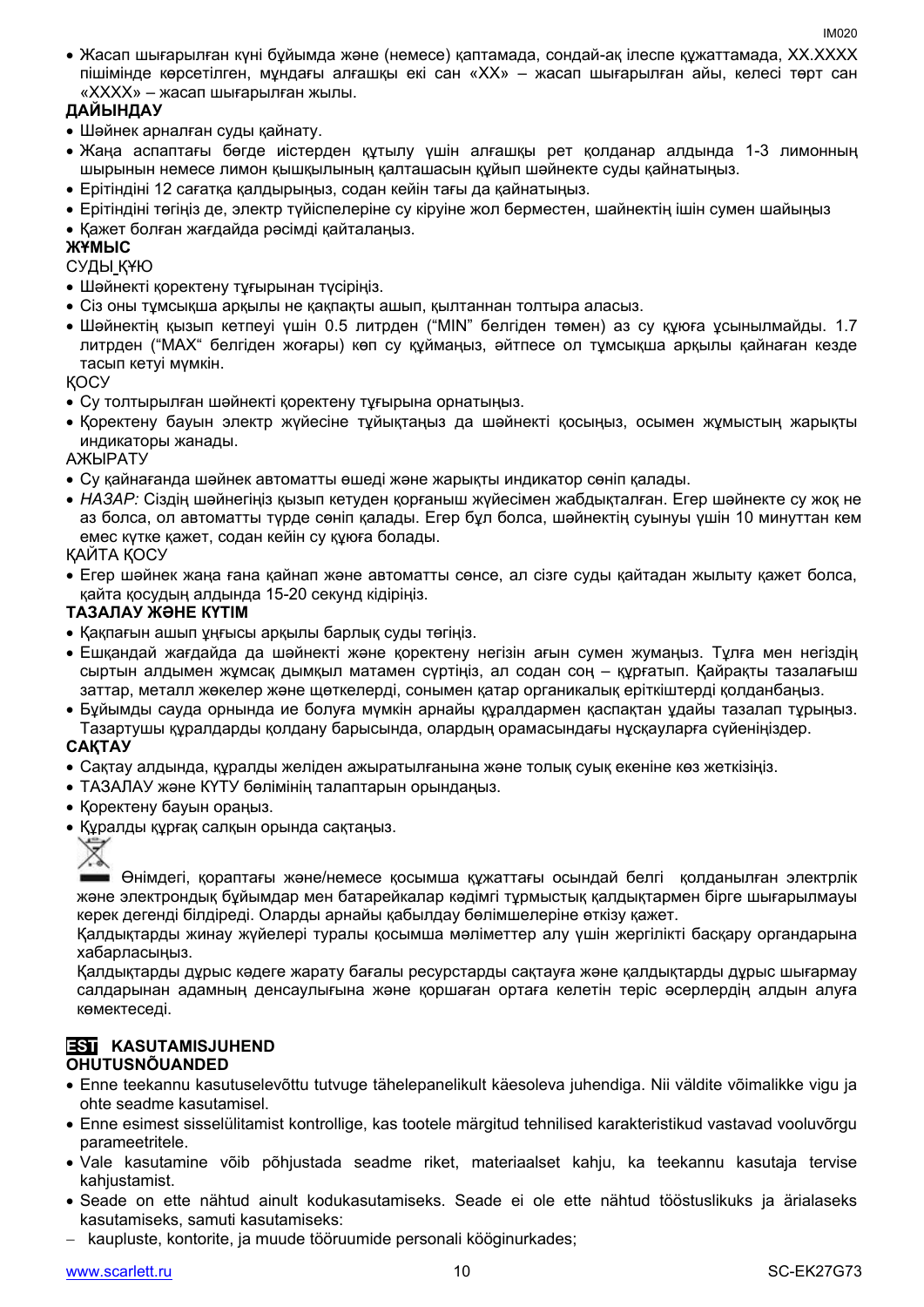- $-$  talumajades;
- klientidel hotellides, motellides, pansionaatides ning muudes sellistes majutuskohtades.
- Ärge kasutage seadet väljas.
- Eemaldage seade vooluvõrgust ajaks, mil seda ei kasutata.
- Teekannu alus ei tohi märjaks saada.
- Ärge pange seadet ja juhet vette või teistesse vedelikesse. Kui seade on vette sattunud, eemaldage ta kohe vooluvõrgust ja pöörake Teeninduskeskusesse seadme töökorra ja ohutuse kontrollimiseks.
- Toitejuhtme vigastuse korral peab selle ohu vältimiseks asendama tootja, tema volitatud teeninduskeskus või muu analoogiline kvalifitseeritud personal.
- Jälgige seda, et juhe ei puutuks vastu teravaid servi ja kuumi pindu.
- Ärge eemaldage seadet vooluvõrgust juhtmest tõmmates vaid alati tuleb hoida kinni juhtme otsas olevast pistikust.
- Asetage seade kuivale tasasele pinnale. Ärge asetage seadist kuumadele pindadele, soojusallikate (näiteks elektripliitide) ja kardinate lähedale ning rippriiulite alla.
- Ärge jätke sisselülitatud seadet ilma järelevalveta.
- Seadet ei tohi kasutada isikud (kaasa arvatud lapsed), kelle füüsilised, tunnetuslikud või vaimsed võimed on alanenud, või kellel puuduvad sellekohased kogemused ja teadmised, kui nad ei ole kontrolli all või kui neid ei ole juhendanud isik, kes vastutab nende ohutuse eest.
- Lapsed peavad olema kontrolli all, ärge lubage lastel seadmega mängida.
- Kasutage ainult komplektis olevat alust. Ei tohi kasutada alust muul otstarbel.
- Sisselülitatud nupuga teekannu ei tohi panna alusele
- ÄRGE: avage kaant, kuni vesi keeb.
- TÄHELEPANU: Töötades läheb seade kuumaks. Olge ettevaatlikud! Ärge puudutage seadme korpust selle töötamise ajal. Et vältida põletusi kuuma auruga ärge kummarduge seadme kohale selle kaane avamise ajal.
- Enne, kui teekann aluselt ära tõstate, lülitage seade välja.
- Enne seadme sisselülitamist veenduge, et kaas on korralikult suletud, vastasel juhul ei lülitu vee keemisel seade automaatselt välja ja keev vesi võib sellest välja pritsida.
- Seade on mõeldud üksnes vee keetmiseks. Ei tohi kasutada seadet muul otstarbel see võib põhjustada seadme riknemist.
- Ärge püüdke antud seadet iseseisvalt remontida. Vea kõrvaldamiseks pöörduge lähima teeninduskeskuse poole.
- Kui toode on olnud mõnda aega õhutemperatuuril alla 0 °C, tuleb hoida seda enne sisselülitamist vähemalt 2 tundi toatemperatuuril.
- Tootja jätab endale õiguse teha ilma täiendava teatamiseta toote konstruktsiooni ebaolulisi muudatusi, mis ei mõjuta selle ohutust, töövõimet ega funktsioneerimist.
- Tootmisaeg on näidatud tootel ja/või pakendil, samuti saatedokumentidel, formaadis XX.XXXX, kus esimesed kaks numbrit XX tähendavad tootmiskuud, järgmised neli numbrit XXXX aga tootmisaastat.

#### **ENNE ESMAKASUTUST**

- Teekeetja mõeldud vesi keeb.
- Uuest teekannust kõrvaliste lõhnade eemaldamiseks keetke selles enne esimest kasutamist vett, lisades 1- 3 sidruni mahla või pakikese sidrunhapet.
- Jätke lahus 12 tunniks seisma ja keetke siis uuesti läbi.
- Valage segu välja ja loputage teekannu sisemus hoolikalt, vältides vee sattumist elektrikontaktidele
- Korrake protseduuri, kui see on vajalik.

#### **KASUTAMINE**

#### VEEGA TÄITMINE

- Tõstke teekann aluse pealt.
- Veega saab teekann täita läbi tila või kaane.
- Kannu ülekuumenemise vältimiseks täitke kann veega vähemalt "MIN" märgini 0.5 l. Ärge täitke kunagi üle "MAX" märgi 1.7 l, vastasel juhul võib vesi keemisel tilast pursata. SISSELÜLITAMINE
- Asetage veega täidetud kann alusele.
- Sisestage voolujuhtme pistik pistikupessa ja lülitage teekann sisse, märgutuli hakkab põlema.

#### VÄLJALÜLITAMINE

- Vee keemahakkamisel lülitub seade automaatselt välja, märgutuli kustub.
- *TÄHELEPANU:* Teekann on varustatud ülekuumenemisvastase kaitsesüsteemiga. Kui teekannus ei ole või on vähe vett, ta lülitub automaatselt välja. Kui see on juhtunud, tuleb lasta teekannul 10 minuti jooksul maha jahtuda, siis võib kann veega täita.

KORDUV SISSELÜLITUS

 Kui teekann on äsja keenud ja automaatselt väljalülitanud, kuid Teil on vaja vett uuesti keeta, siis oodake 15-20 sekundit enne sisselülitust.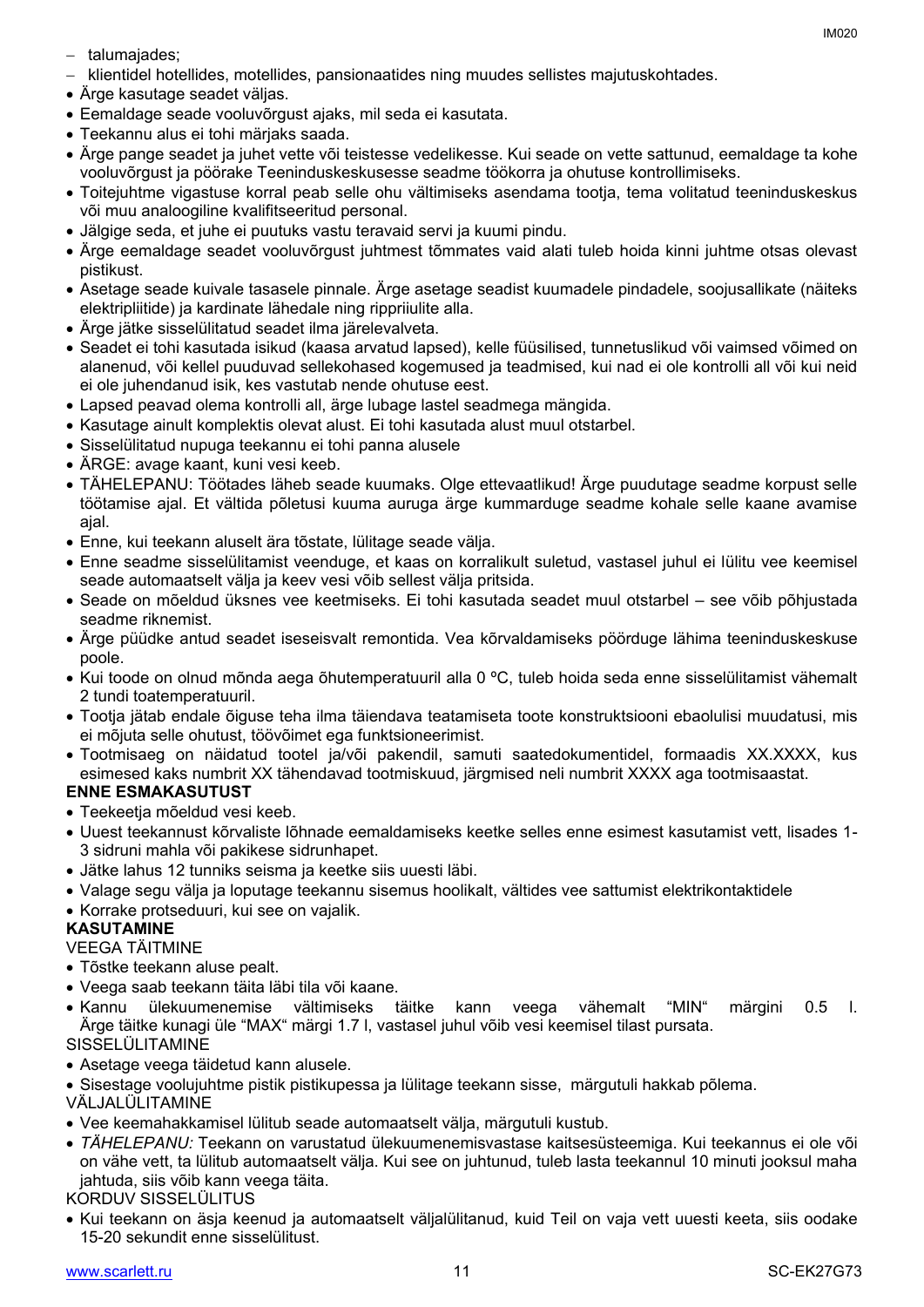#### **PUHASTUS JA HOOLDUS**

- Kannu ega alust ei tohi pesta jooksva vee all. Puhastage kannu korpus ja alus algul niiske pehme riidega, siis kuivatage ära. Ärge kasutage abrasiivseid puhastusvahendeid, metallist küürimiskäsna ja harja, samuti ka orgaanilisi lahusteid.
- Puhastage regulaarselt kannu katlakivist spetsiaalsete vahenditega, mis on saadavad kauplustest. Katlakivieemaldusvahendite kasutamisel järgige palun nende tootja kasutusjuhiseid.

#### **HOIDMINE**

- Enne kui jätad, siis veenduge seade on vooluvõrgust lahti ühendatud ja täiesti külm.
- Täitke PUHASTAMISE JA HOOLDUSE nõudmised.
- Kerige elektrijuhe kokku.
- Hoidke seadet kuivas jahedas kohas.

⅀

Antud sümbol tootel, pakendil ja/või saatedokumentatsioonis tähendab, et kasutatud elektrilisi ja elektroonilisi tooteid ja patareisid ei tohi ära visata koos tavaliste olmejäätmetega. Need tuleb anda ära spetsialiseeritud vastuvõtupunktidesse.

Täiendava informatsiooni saamiseks olemasolevatest jäätmete kogumise süsteemidest pöörduge kohalike võimuorganite poole.

Õige utiliseerimine aitab hoida kokku hinnalisi ressursse ning ennetada võimalikku negatiivset mõju inimeste tervisele ja ümbritseva keskkonna olukorrale, mis võib tekkida jäätmete ebaõige käitlemise tulemusel.

#### **LV LIETOŠANAS INSTRUKCIJA DROŠĪBAS NOTEIKUMI**

- Pirms ierīces ekspluatācijas uzmanīgi izlasiet doto lietošanas instrukciju, lai izvairītos no bojājumu radīšanas lietošanas laikā.
- Pirms pirmās ieslēgšanas pārbaudiet, vai tehniskie parametri, kas norādīti uz izstrādājuma, atbilst elektrotīkla parametriem
- Nepareiza ierīces lietošana var radīt tās bojājumus, materiālus zaudējumus un lietotāja veselības kaitējumus.
- Ierīce paredzēta izmantošanai tikai sadzīves vajadzībām. Ierīce nav paredzēta rūpnieciskai vai komerciālai izmantošanai, kā arī izmantošanai:
- veikalu personāla virtuves zonās, birojos un citās ražošanas telpās;
- lauksaimnieku mājās;
- $-$  klientiem viesnīcās, moteļos, pansionātos un līdzīgās apmešanās vietās.
- Neizmantot ārpus telpām, kā arī paaugstināta mitruma apstākļos.
- Vienmēr atslēdziet ierīci no elektrotīkla, ja Jūs to neizmantojat.
- Nepieļaujiet ūdens nokļūšanu uz barošanas pamatnes.
- Neizvietojiet ierīci vai elektrovadu ūdenī vai kādā citā šķidrumā. Ja tas ir noticis nekavējoties atslēdziet to no elektrotīkla un pirms turpināt ierīces lietošanu, pārbaudiet tās darba spējas un drošību pie kvalificētiem speciālistiem.
- Barošanas vada bojājuma gadījumā, drošības pēc, tā nomaiņa jāuztic ražotājam, servisa dienestam vai analoģiskam kvalificētam personālam
- Sekojiet līdzi, lai elektrovads nepieskartos klāt asām malām un karstām virsmām.
- Ierīcei stabili jāatrodas uz sausas līdzenas virsmas. Nenovietojiet ierīci uz karstām virsmām, kā arī siltuma avotu (piem. elektrisko plītiņu), aizkaru tuvumā un zem piekaramiem plauktiem.
- Lai atslēgtu ierīci no elektrotīkla, velciet aiz kontaktdakšas, nevis aiz vada aiz vada.
- Ierīce nav paredzēta izmantošanai personām (ieskaitot bērnus) ar pazeminātām fiziskām, sensoriskām vai intelektuālām spējām, kā arī personām bez dzīves pieredzes vai zināšanām, ja viņas nekontrolē vai nav instruējusi ierīces lietošanā persona, kura atbild par viņu drošību
- Bērni ir jākontrolē, lai nepieļautu spēlēšanos ar ierīci
- Neatļaujiet bērniem izmantot ierīci bez pieaugušo uzraudzības.
- Izmantojiet ierīci tikai ar barošanas pamatni no komplekta. Aizliegts to izmantot citām vajadzībām.
- Tējkannu ar ieslēgtu pogu nedrīkst novietot uz pamatnes
- JSPĖJIMAS: Negalima atidaryti dangtį, kol vanduo užverda.
- UZMANĪBU: Darbības laikā ierīce sasilst. Esiet piesardzīgi! Nepieskarieties ar rokām ierīces korpusam tās darbības laikā. Lai izvairītos no apdeguma ar karstu tvaiku, nenoliecieties pāri ierīcei, atverot vāku.
- Nedrīkst noņemt tējkannu no barošanas pamatnes tās darbības laikā, sākumā atslēdziet to.
- Pirms ieslēgšanas pārliecinaties, ka vāciņš ir blīvi aiztaisīts, citādi nedarbosies automātiskās bloķēšanas sistēma vārīšanās laikā un ūdens var izšļākties.
- Ierīce paredzēta tikai ūdens uzsildīšanai. Aizliegts izmantot citiem mērķiem, tas var radīt ierīces bojājumus.
- Necentieties patstāvīgi labot ierīci vai nomainīt jebkādas detaļas. Ierīces bojājuma gadījumā dodieties uz tuvāko Servisa centru.

IM020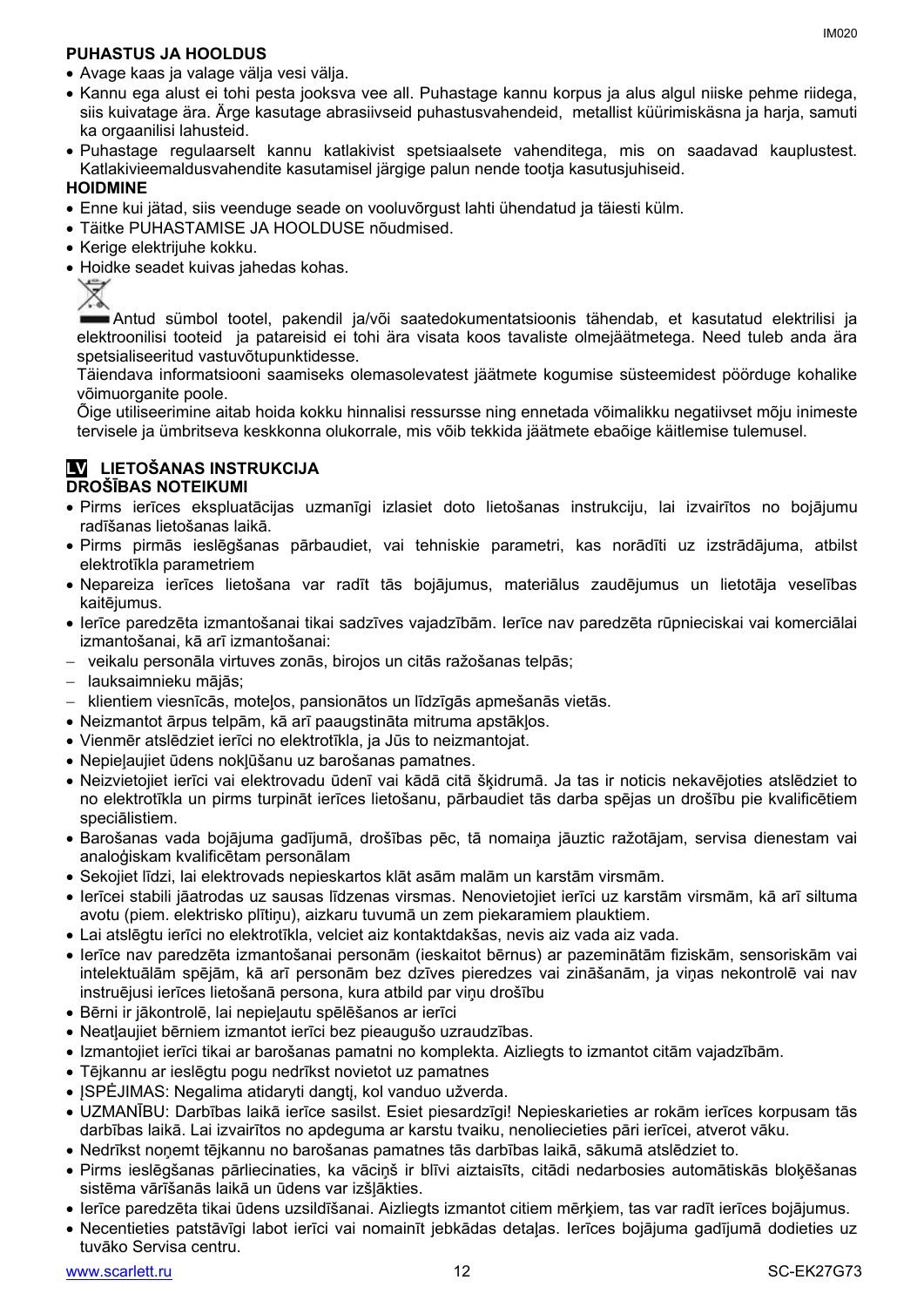- Ja izstrādājums kādu laiku ir atradies temperatūrā zem 0ºC, pirms ieslēgšanas tas ir jāpatur istabas apstākļos ne mazāk kā 2 stundas.
- Ražotājs patur sev tiesības bez papildu brīdinājuma ieviest izstrādājuma konstrukcijā nelielas izmaiņas, kas būtiski neietekmē tā drošību, darbspēju un funkcionalitāti.
- Izgatavošanas datums ir norādīts uz izstrādājuma un/vai iepakojuma, kā arī pavaddokumentos, formātā XX.XXXX, kur pirmie divi cipari XX ir izgatavošanas mēnesis, nākamie četri XXXX – izgatavošanas gads.

### **SAGATAVOŠANA**

- Tējas aparāti ir paredzēti, lai ūdens vārās.
- Lai atbrīvotos no jaunas ierīces nepiederīgas smakas, pirms pirmreizējās izmantošanas uzvāriet tējkannā ūdeni, pievienojot tam 1-3 citronu sulu vai citronskābes paciņu.
- Atstājiet šķīdumu uz 12 stundām, tad atkal uzvāriet.
- Izlejiet šķīdumu un rūpīgi izskalojiet tējkannu, nepieļaujot ūdens nokļūšanu uz elektriskajiem kontaktiem
- Nepieciešamības gadījumā atkārtojiet procedūru.

#### **DARBĪBA**

#### ŪDENS IELIEŠANA

- Noņemiet tējkannu no barošanas pamatnes.
- Jūs varat iepildīt ūdeni caur snīpīti vai atvērumu, attaisot vāciņu.
- Lai izvairītos no tējkannas pārkarsēšanas nav ieteicams to uzpildīt mazāk par 0.5 litriem ūdens (zem atzīmes "MIN"). Nelejiet vairāk kā 1.7 l ūdens (augstāk par atzīmi "MAX"), citādi tas var izšļakstīties caur snīpīti vārīšanās laikā.

#### IESLĒGŠANA

- Uzstādiet ar ūdeni uzpildītu tējkannu uz barošanas pamatnes.
- Pievienojiet elektrovadu pie elektrotīkla un ieslēdziet tējkannu, iedegsies darba gaismas indikators. IZSLĒGŠANA
- Pēc ūdens uzvārīšanās tējkanna automātiski atslēgsies un gaismas indikators izslēgsies.
- *UZMANĪBU:* Jūsu tējkanna ir aprīkota ar pretpārkaršanas aizsardzības sistēmu. Ja tējkannā ir maz vai vispār nav ūdens, tā automātiski atslēgsies. Ja tā ir noticis nepieciešams nogaidīt ne mazāk par 10 minūtēm, lai tējkanna atdzistu, pēc tam var ieliet ūdeni.

#### ATKĀRTOTA IESLĒGŠANA

 Ja ūdens tējkannā ir tikko uzvārījies un tā automātiski atslēgusies, bet Jums ir nepieciešams no jauna uzvārīt ūdeni, uzgaidiet 15-20 sekundes pirms atkārtotas ieslēgšanas.

#### **TĪRĪŠANA UN KOPŠANA**

- Izlejiet visu ūdeni caur kaklu, atverot vācinu.
- Nekādā gadījumā nemazgājiet tējkannu un barošanas pamatni ar tekošu ūdeni. Sākumā noslaukiet korpusa ārpusi un barošanas pamatni ar mīkstu un mitru drānu, tad noslaukiet ar sausu. Neizmantojiet abrazīvos tīrīšanas līdzekļus, metāliskas švammes un birstes, organiskos šķīdinātājus.
- Regulāri attīriet tējkannu no kaļķakmens ar tam paredzētajiem līdzekļiem, kurus var iegādāties tirdzniecības uzņēmumos. Izmantojot tīrīšanas līdzekļus, sekojiet līdzi norādījumiem uz iepakojuma.

#### **GLABĀŠANA**

- Prieš saugoti, įsitikinkite, kad prietaisas yra išjungtas ir visiškai šalta.
- Izpildiet sadaļas TĪRĪŠANAS UN APKOPE prasības.
- Satiniet barošanas vadu.
- Ierīci glabājiet sausā, vēsā vietā.

Šis simbols uz izstrādājuma, iepakojuma un/vai pavaddokumentiem nozīmē, ka nolietotus elektro- vai elektroniskos izstrādājumus un baterijas nedrīkst izmest kopā ar parastajiem sadzīves atkritumiem. Tie ir jānodod specializētajos pieņemšanas punktos.

Lai iegūtu papildu informāciju par esošajām atkritumu savākšanas sistēmām, vērsieties vietējā pašvaldībā. Pareiza utilizācija palīdzēs saglabāt vērtīgus resursus un novērst iespējamo negatīvo ietekmi uz cilvēku veselību un apkārtējās vides stāvokli, kas var rasties nepareizas rīkošanās ar atkritumiem rezultātā.

# **LT VARTOTOJO INSTRUKCIJA**

### **SAUGUMO PRIEMONĖS**

- Prietaiso gedimams išvengti prieš pirmąjį naudojimą atidžiai perskaitykite šią instrukciją.
- Prieš įjungdami prietaisą pirmą kartą įsitikinkite, ar prietaiso etiketėje nurodytos techninės charakteristikos atitinka tinklo parametrus.
- Neteisingai naudodamiesi gaminiu, Jūs galite jį sugadinti, patirti nuostolių arba pakenkti savo sveikatai.
- Prietaisas nėra skirtas pramoninėms ir komercinėms reikmėms, taip pat naudoti:
- parduotuvių, biurų ir kitų gamybinių patalpų personalo virtuvių zonose;
- ūkininkų namuose;
- klientams ligoninėse, moteliuose, pensionatuose ir kitose gyvenamosiose vietose.
- Naudoti tik patalpose. Nesinaudokite prietaisu esant aukštam drėgnumo lygiui.

[www.scarlett.ru](http://www.scarlett.ru/) 13 SC-EK27G73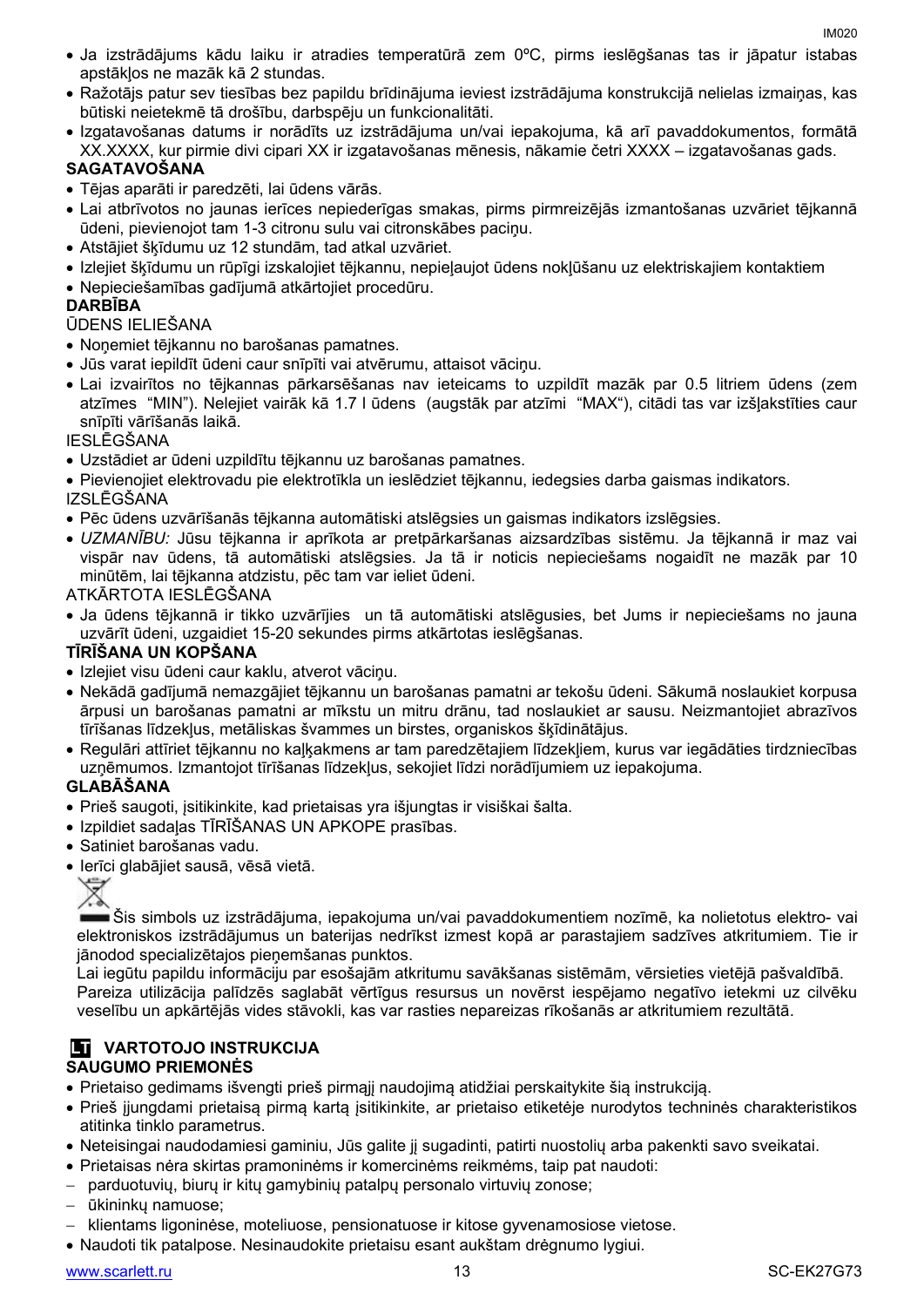- Nesinaudodami prietaisu, visada išjunkite jį iš elektros tinklo.
- Neleiskite vandeniui patekti ant šildymo pagrindo.
- Nenardinkite prietaiso ir maitinimo laido į vandenį bei kitus skysčius. Įvykus tokiai situacijai, nedelsdami išjunkite jį iš elektros tinklo ir kreipkitės į kvalifikuotus specialistus prietaiso veikimui bei saugumui patikrinti.
- Pažeistą maitinimo laidą, siekiant išvengti pavojaus, turi pakeisti gamintojas, techninės priežiūros tarnyba ar kvalifikuotas personalas.
- Pasirūpinkite, kad elektros laidas neliestų aštrių kampų ir karštų paviršių.
- Prietaisas turi tvirtai stovėti ant sauso lygaus paviršiaus. Nestatykite virdulio ant karštų paviršių bei šalia šilumos šaltinių (pvz., elektrinių viryklių), užuolaidų ir po pakabinamosiomis lentynomis.
- Traukdami kištuką iš elektros lizdo, niekada netempkite laido.
- Prietaisas nėra skirtas naudoti fizinę, jutiminę ar protinę negalią turintiems asmenims (įskaitant vaikus) ar patirties ir žinių neturintiems asmenims, jei jų neprižiūri ar jų dėl eksploatavimo neinstruktuoja už prietaiso saugą atsakingas asmuo.
- Vaikus reikia prižiūrėti, kad jie nežaistų prietaisu.
- Neleiskite vaikams naudotis prietaisu be suaugusiųjų priežiūros.
- Naudokite gaminį tik su komplekte pristatomu šildymo pagrindu. Draudžiama naudoti pagrindą kitiems tikslams.
- Arbatinuką negalima dėti į bazę, kai įjungtas mygtukas
- UZMANĪBU: Neatveriet vāku, līdz ūdens sāk vārīties.
- DĖMESIO: Veikdamas prietaisas įkaista. Būkite atsargūs! Nelieskite prietaiso rankomis, kai jis veikia. Siekiant išvengti nusideginimo kartais garais, nepasilenkite virš prietaiso jį atidarę.
- Negalima nuimti virdulį nuo šildymo pagrindo jam veikiant, iš pradžių išjunkite jį.
- Prieš įjungdami virdulį įsitikinkite, kad dangtis yra uždarytas, kitaip vandeniui užvirus nesuveiks automatinio išsijungimo sistema, ir vanduo gali išsipilti.
- Prietaisas skirtas tik vandeniui pašildyti. Draudžiama naudoti jį kitiems tikslams tai gali sugadinti prietaisą.
- Nebandykite savarankiškai remontuoti prietaiso arba keisti jo detalių. Atsiradus gedimams kreipkitės į artimiausią Serviso centrą.
- Jeigu gaminys kai kurį laiką buvo laikomas žemesnėje nei 0 ºC temperatūroje, prieš įjungdami prietaisą palaikykite jį kambario temperatūroje ne mažiau kaip 2 valandas.
- Gamintojas pasilieka teisę be atskiro perspėjimo nežymiai keisti įrenginio konstrukciją išsaugant jo saugumą, funkcionalumą bei esmines savybes.
- Pagaminimo data nurodyta ant gaminio ir (arba) pakuotės, taip pat pridedamoje dokumentacijoje XX.XXXX formatu, kur pirmieji du simboliai "XX" žymi pagaminimo mėnesį, o toliau einantys keturi simboliai "XXX" žymi pagaminimo metus.

#### **PASIRUOŠIMAS DARBUI**

- Virdulys yra skirtas verdančio vandens.
- Norint pašalinti naujai įsigyto prietaiso pašalinius kvapus, prieš užverdant vandenį arbatinuke pirmąjį kartą, įpilkite 1-3 citrinų sulčių arba citrinos rūgšties paketėlį.
- Palikite tirpalą 12 val., vėliau dar kartą užvirinkite vandenį.
- Išpilkite tirpalą ir rūpestingai praskalaukite arbatinuką iš vidaus, neleisdami vandeniui patekti ant elektros kontaktų
- Jei reikia, procedūrą pakartokite.

#### **VEIKIMAS**

#### VANDENS ĮPYLIMAS

- Nuimkite virdulį nuo šildymo pagrindo.
- Virdulį pripildykite vandeniu per snapelį arba per atidarytą dangtį.
- Norėdami išvengti virdulio perkaitimo, nepilkite į jį mažiau kaip 0.5 l vandens (žemiau rodyklės "MIN"). Nepilkite daugiau kaip 1.7 l vandens (aukščiau rodyklės "MAX"), kitaip vanduo gali išsipilti pro snapelį. ĮJUNGIMAS
- Pastatykite virdulį su vandeniu ant šildymo pagrindo.
- Įkiškite maitinimo laidą į elektros lizdą ir įjunkite virdulį užsidegs šviesos indikatorius. IŠJUNGIMAS
- Virdulys išsijungia automatiškai kai tik užverda vanduo, ir šviesos indikatorius užgesta.
- *DĖMESIO:* Jūsų virdulyje yra įrengta apsaugos nuo perkaitimo sistema. Kai prietaise nėra vandens, arba vandens yra mažai, jis automatiškai išsijungia. Atsitikus tokiai situacijai, palaukite ne mažiau kaip 10 minučių kol virdulys atvės, ir vėl galite pilti vandenį.

PAKARTOTINAS ĮJUNGIMAS

 Tuo atveju, kai virdulys ką tik užvirė ir automatiškai išsijungė, o Jums reikia vėl pašildyti vandenį, palaukite 15-20 sekundžių ir pakartotinai įjunkite prietaisą.

#### **VALYMAS IR PRIEŽIŪRA**

Atidenkite dangtį ir išpilkite visą vandenį pro angą.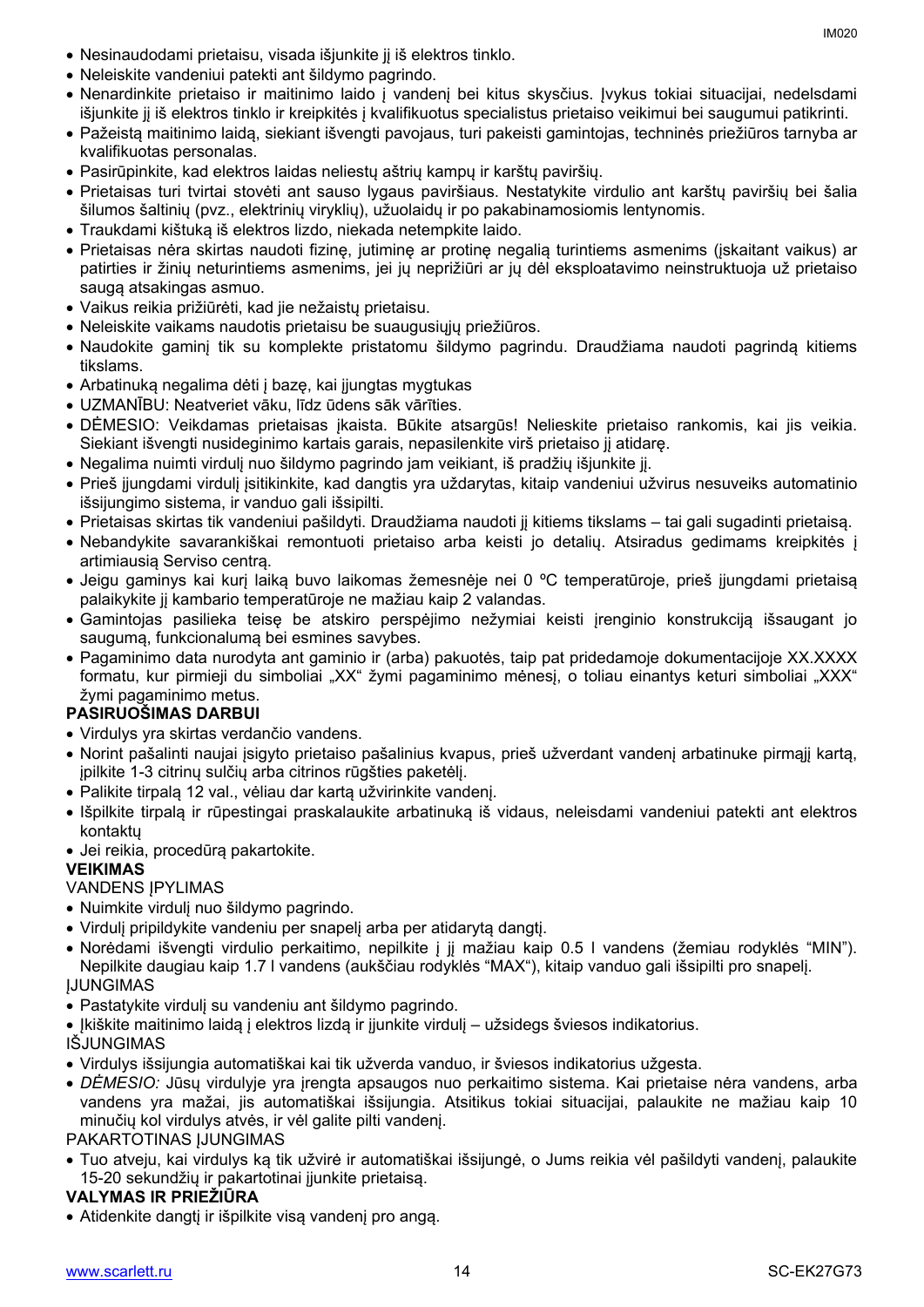- Draudžiama plauti virdulį ir jo šildymo pagrindą vandeniu. Korpusą ir pagrindą iš išorinės pusės nuvalykite drėgnu minkštu audiniu ir sausai nušluostykite. Nenaudokite šveitimo valymo priemonių, metalinių šepečių bei organinių tirpiklių.
- Reguliariai valykite prietaisą nuo kalkių nuosėdų specialiomis priemonėmis, kurias galima įsigyti prekybos tinkluose. Naudodamiesi valymo priemonėmis, vadovaukitės nurodymais ant jų pakuotės.

#### **SAUGOJIMAS**

- Pirms uzglabāšanas, pārliecinieties, ka ierīce ir atvienota un pilnīgi auksts.
- Atilkite visus "VALYMAS IR PRIEŽIŪRA" skyriaus reikalavimus.
- Suvyniokite maitinimo laidą.
- Laikykite prietaisą sausoje vėsioje vietoje.



Šis simbolis ant gaminio, pakuotėje ir (arba) lydinčioje dokumentacijoje reiškia, kad naudojami elektriniai ir elektroniniai gaminiai bei baterijos neturėtų būti išmetami (išmestos) kartu su įprastinėmis buitinėmis atliekomis. Juos (jas) reikėtų atiduoti specializuotiems priėmimo punktams.

Norint gauti papildomos informacijos apie galiojančias atliekų surinkimo sistemas, kreipkitės į vietines valdžios institucijas.

Teisingai utilizuojant atliekas, sutaupysite vertingų išteklių ir apsaugosite žmonių sveikatą ir aplinką nuo neigiamo poveikio, galinčio kilti netinkamai apdorojant atliekas.

#### **H HASZNALATI UTASÍTÁS FONTOS BIZTONSÁGI INTÉZKEDÉSEK**

- A készülék használata előtt, a készülék károsodása elkerülése érdekében figyelmesen olvassa el a Használati utasítást.
- Első használat előtt ellenőrizze, megfelelnek-e a terméken feltüntetett műszaki adatok a villamos hálózat adatainak.
- A helytelen kezelés a készülék károsodásához, anyagi kárhoz, vagy a használó egészségkárosodásához vezethet.
- A készülék kizárólag háztartásban használható. A készülék nem alkalmas ipari és kereskedelmi használatra illetve nem használható:
- személyzet által üzletek, irodák konyhai helyiségében és egyéb ipari helyiségben;
- farmházakban;
- szállodák, motelek, panziók, illetve egyéb hasonló szállás vendégei által.
- Ne használja a készüléket házon kívül, vagy nedves körülmények közt.
- Használaton kívül mindig áramtalanítsa a készüléket.
- Víz ne kerüljön az áramforrást biztosító elemre!
- Ne merítse a készüléket és a vezetéket vízbe vagy más folyadékba. Hogyha ez megtörtént, azonnal áramtalanítsa a készüléket és, mielőtt újra használná azt, ellenőrizze a készülék munkaképességét és biztonságát szakképzett szerelő segítségével.
- A villamos vezeték meghibásodása esetén veszély elkerülése érdekében annak cseréjét végezze a gyártó a szervizközpont, illetve hasonlóan szakképzett személyzet.
- A készülékkel való játszás elkerülése érdekében tartsa a gyermekeket felügyelet alatt.
- Figyeljen arra, hogy a vezeték ne érintkezzen éles, vagy forró felülettel.
- A készülék áramtalanítása közben fogja a csatlakozódugót, ne húzza a vezetéket.
- A készüléket száraz, sima felületre szilárdan kell felállítani. Ne alítsa fel a készüléket forró felületre, valamint hőforrás (villamos tűzhely) függöny közelében és függő polcok alatt.
- Soha ne hagyja felügyelet nélkül a bekapcsolt teafőzőt.
- A készüléket ne használják elégtelen fizikai, érzéki vagy szellemi képességű személyek (beleértve a gyerekeket is), illetve tapasztalattal vagy ismerettel nem rendelkező személyek felügyelet nélkül, illetve, ha nem részesültek kioktatásban a készülék használatáról a biztonságukért felelős személy által.
- A gyermekeket tartsa felügyelet alatt a készülékkel való játszás elkerülése érdekében.
- A készüléket csak a készletben található áramellátást biztosító elemmel használja. Az elemet tilos más célból használni.
- A teafőzőt működés közben levenni az elemről tilos, előbb kapcsolja ki azt.
- A teafőzőt lenyomott kapcsolóval az alapegységre helyezni tilos.
- VIGYÁZAT: Ne nyissa ki a fedelet, amíg a víz forrni kezd.
- FIGYELEM: Működés közben a készülék melegszik. Legyen óvatos! Működés közben ne érjen kézzel a készülékhez. Amikor felemeli a fedőt, ne hajoljon a készülék fölé gőz általi égési sérülések elkerülése érdekében.
- Mielőtt bekapcsolná a készüléket, ellenőrizze helyesen van-e lezárva a fedele, mert ha helytelenül akkor nem fog kapcsolni az automatikus kikapcsolás a víz forrása esetén, és a víz kiloccsanhat.
- A készülék csak vízmelegítésre alkalmas. A készüléket károsodás elkerülése végett más célból felhasználni tilos.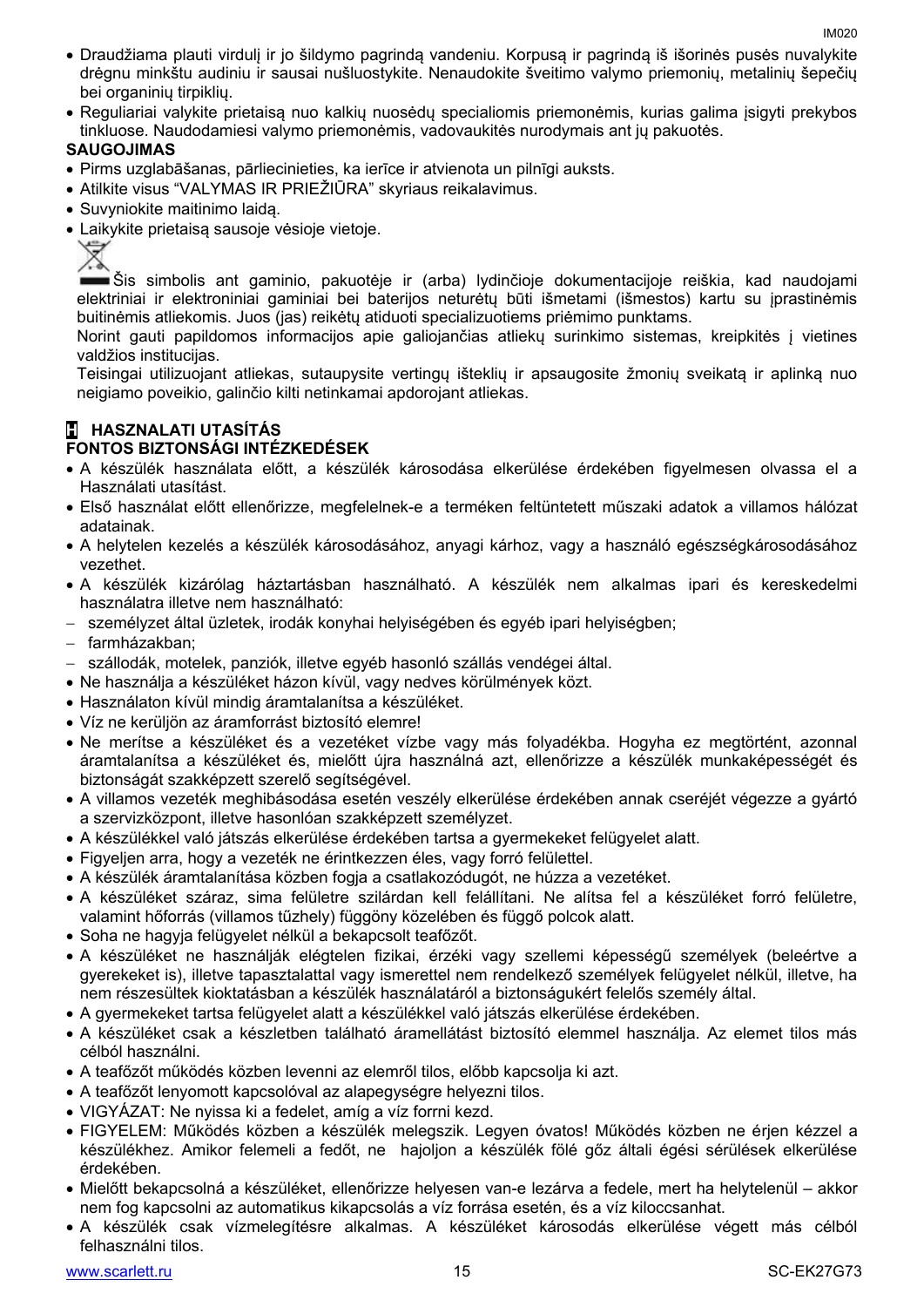- Ne próbálja egyedül javítani a készüléket, cserélni az alkatrészeket. Forduljon a közeli szervizbe.
- Amennyiben a készüléket valamennyi ideig 0 ºC–nál tárolták, bekapcsolása előtt legalább 2 órán belül tartsa szobahőmérsékleten.
- A gyártónak jogában áll értesítés nélkül másodrendű módosításokat végezni a készülék szerkezetében, melyek alapvetően nem befolyásolják a készülék biztonságát, működőképességét, funkcionalitását.
- A gyártási idő XX.XXXX formátumban a terméken és/vagy a csomagoláson található, valamint a kísérő iratokban, ahol az első két «XX» számjel a gyártási hónapra, a következő «XXXX» számjel pedig a gyártási évre utal.

#### **ELŐKÉSZÍTÉS**

- Vízforraló alkalmas a forró vizet.
- Az új termékből áradó idegen szag eltávolítása érdekében első használat előtt forralja fel a teáskannába a vizet 1-3 citrom leve vagy citromsav hozzáadásával.
- A citromos vizet 12 órán belül hagyja állni a kannában, miután forralja fel újra.
- Öntse ki az oldatot és óvatosan öblítse le a teafőző belsejét úgy, hogy az elektromos érintkezőket víz ne érje
- Szükség esetén ismételje meg a műveletet.

#### **JAVASLATOK A KEZELÉSHEZ**

VÍZZEL VALÓ FELTÖLTÉS

- Vegye le a teafőzőt az áramellátásért felelő elemről.
- Feltöltheti a teáskannát a száján, vagy a torkán keresztül.
- A teafőző túlmelegedése elkerülése érdekében nem ajánlatos 0.5 liternél kevesebb vizet tölteni ("MIN" jelző alatt). Ne töltsön a teáskannába több mint 1.7 liternél vizet ("MAX" jelző felett), mert forrás közben a víz kiloccsanhat a teáskanna száján.

#### BEKAPCSOLÁS

- Helyezze a vízzel megtöltött teafőzőt, az áramforrást biztosító elemre.
- Csatlakoztassa a vezetéket az elektromos hálózathoz, és kapcsolja be a teafőzőt. Bekapcsol a működési jelzőlámpa.

#### KIKAPCSOLÁS

- Amikor elkezd forrni a víz, a teafőző automatikusan kikapcsol, és elalszik a jelzőlámpa.
- *FIGYELEM:* Az Ön teafőzője túlmelegedés gátló védőrendszerrel van ellátva. Hogyha a teáskannában nincs, vagy kevés víz van, akkor az automatikusan kikapcsol. Ha ez megtörtént, várjon legalább 10 percig, amíg a teafőző lehűl, miután feltöltheti vízzel.

ISMÉTELT BEKAPCSOLÁS

 Hogyha a teafőzőben felforrott a víz, és a készülék automatikusan kikapcsolt, de Önnek ismételten vizet kell melegíteni, akkor az ismételt bekapcsolás előtt várjon 15-20 másodpercig.

#### **TISZTITÁS ÉS KARBANTARTÁS**

- Öntse ki a torkán a vizet, kinyitva annak fedelét.
- Semmi esetre sem mossa a teafőzőt és az elemet vízsugár alatt. Törölje meg kívülről a készülékházat és az elemet előbb nyirkos, puha törlőkendővel, aztán – szárazzal. Ne használjon súrolószert, kefét, szerves oldószert.
- Rendszeresen tisztítsa a készüléket a vízkövesedéstől üzletben árusított vízkőellenes szerekkel. Használja a tisztítószert a csomagoláson előírt utasításoknak megfelelően.

#### **TÁROLÁS**

- Tárolás előtt győződjön meg róla, hogy a készülék ki van húzva, és teljesen hidegen.
- Kövesse a TISZTÍTÁS ÉS KARBANTARTÁS rész lépéseit.
- Tekerje fel a vezetéket.
- Száraz, hűvös helyen tárolia.



Ez a jel a terméken, csomagoláson és/vagy kísérő dokumentumokon azt jelenti, hogy ezeket a használt villamos és elektronikus termékeket és elemeket tilos az általános háztartási hulladékkal kidobni. E tárgyakat speciális befogadó pontokban kell leadni.

A hulladékbefogadó rendszerrel kapcsolatos kiegészítő információért forduljon a helyi illetékes hatósághoz.

A megfelelő hulladékkezelés segít megőrizni az értékes erőforrásokat és megelőzheti az olyan esetleges negatív hatásokat az emberi egészségre és a környezetre, amelyek a nem megfelelő hulladékkezelés következtében felmerülhetnek fel.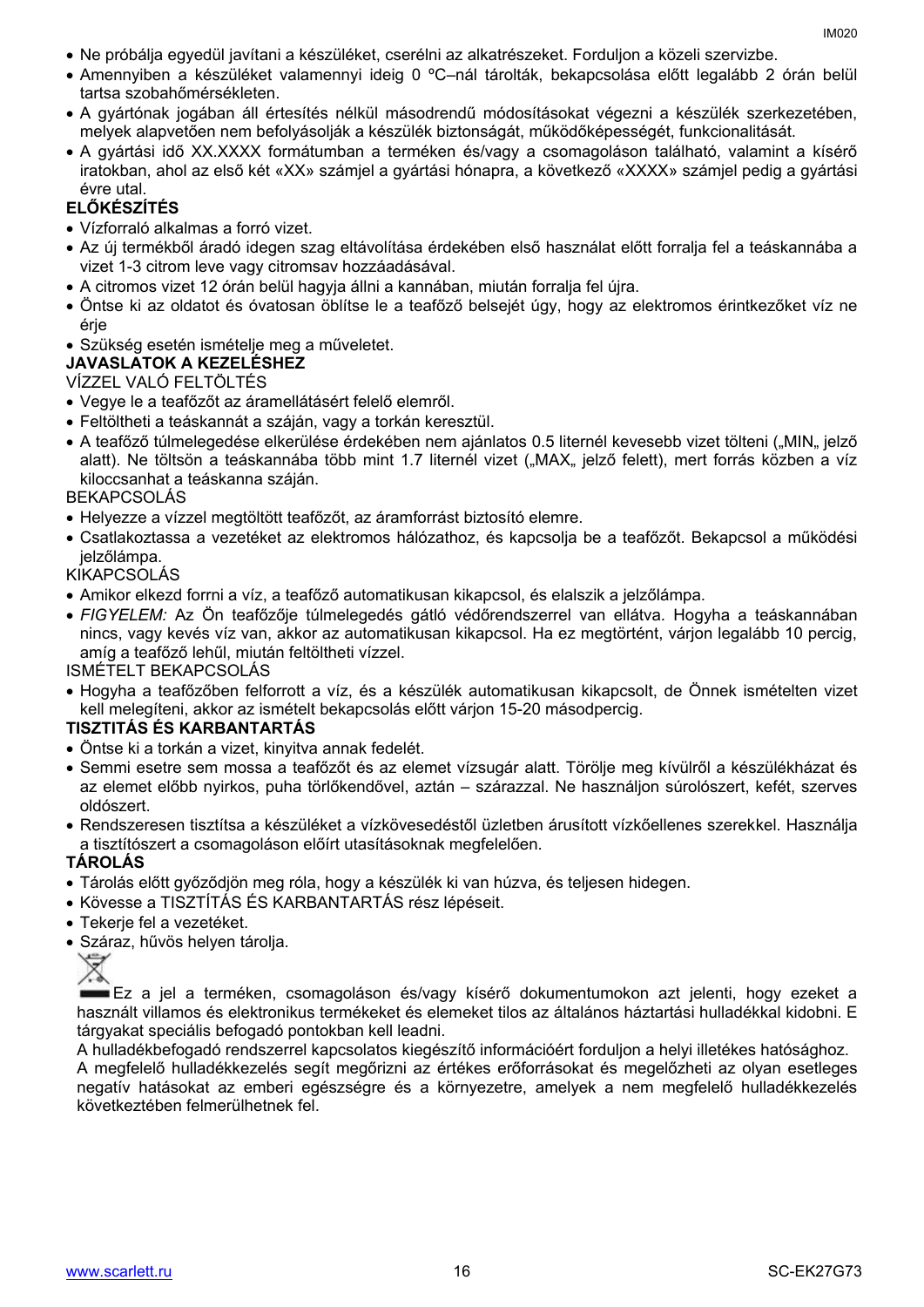- Citiți cu atenție aceste instrucțiuni înainte de a utiliza aparatul pentru a evita defecțiunile în timpul utilizării.
- Înainte de prima conectare, verificați dacă caracteristicile tehnice indicate pe produs corespund parametrilor rețelei electrice.
- Manipularea necorespunzătoare poate duce la deteriorarea produsului, pagube materiale și poate cauza daune sănătății utilizatorului.
- A se utiliza doar în scopuri de utilizare casnică. Aparatul este destinat doar pentru utilizare în condiții casnice. Aparatul nu este destinat pentru utilizare industrială și comercială, precum și pentru utilizare în:
- zonele de bucătărie pentru personalul din magazine, oficii și alte încăperi de producere;
- ferme;
- clienții din hoteluri, moteluri, pensiuni și alte spații de locuit similare.
- Nu utilizați în exterior sau în condiții de umiditate ridicată.
- Dacă aparatul nu se utilizează, deconectați-l de fiecare dată de la rețeaua electrică.
- Nu introduceți aparatul și cablul de alimentare în apă sau alte lichide. Însă dacă acest lucru s-a întâmplat, deconectați imediat aparatul de la sursa de alimentare și înainte de a-l utiliza în continuare, verificați capacitatea de funcționare și siguranța aparatului la specialiști calificați.
- Dacă cablul de alimentare este deteriorat, pentru a evita pericolele, înlocuirea acestuia trebuie să fie realizată de către producător sau de către un centru de deservire autorizat, sau de către personalul calificat corespunzător.
- Pentru a preveni situațiile periculoase, în cazul deteriorării cablului de alimentare, este necesar ca acesta sa fie înlocuit de producător, centrul de reparații sau de personalul similar calificat.
- La deconectarea aparatului de la sursa de energie electrică, trageți de ștecher și nu apucați de cablu.
- Nu permiteți pătrunderea apei pe baza de alimentare.
- Aparatul trebuie să fie poziționat în mod stabil pe o suprafață uscată și plană. Nu așezați aparatul pe o suprafață fierbinte sau în apropierea surselor de căldură (de exemplu, plite electrice de gătit), perdelelor și rafturilor suspendate.
- Aveți grijă ca cablul de alimentare să nu fie atins de margini ascuțite și suprafețe fierbinți.
- Aparatul nu este destinat persoanelor (inclusiv copiilor) cu capacități fizice, senzoriale și mintale reduse sau dacă ele nu posedă experiență de viață sau cunoștințe, dacă ele nu sunt supravegheate sau instruite privitor la utilizarea aparatului de persoana, responsabilă de siguranța lor.
- Supravegheați copiii pentru a nu le permite jocul cu aparatul.
- Nu se permite înlăturarea fierbătorului de pe baza de alimentare în timpul funcționării, mai întâi deconectațil.
- Înainte de a conecta fierbătorul, asigurați-vă că capacul este bine închis, în caz contrar sistemul de deconectare automată la atingerea punctului de fierbere a apei nu va funcționa, iar apa se poate vărsa din fierbător.
- Aparatul este destinat exclusiv pentru încălzirea apei. Se interzice utilizarea în alte scopuri aceasta poate provoca defectarea produsului.
- Se interzice să puneți pe bază ceainicul cu butonul conectat
- ATENȚIE: Nu deschideți capacul în timp ce fierbe apa.
- ATENȚIE: Aparatul se încălzește în timpul funcționării. Fiți atenți! Nu atingeți carcasa aparatului în timpul funcționării lui. Pentru a evita arsurile cu aburi fierbinți, nu vă aplecați deasupra aparatului atunci când deschideți capacul.
- Nu lăsați niciodată aparatul în funcțiune fără supraveghere.
- Nu încercați să reparați aparatul desinestătător sau să înlocuiți careva piese. În cazul detectării unor defecțiuni, adresați-vă celui mai apropiat centru de deservire.
- Dacă produsul a fost păstrat pentru o perioadă de timp la temperaturi sub 0 °C, atunci înainte de conectare acesta ar trebui să se afle la temperatura camerei, timp de cel puțin 2 ore.
- Producătorul își rezervă dreptul de a introduce fără notificare prealabilă mici modificări în construcţia produsului, care nu influenţează semnificativ siguranţa, capacitatea de funcționare şi performanța acestuia.
- Data producerii este indicată pe produs și/sau ambalaj, precum și în documentația însoțitoare, în format XX.XXXX, unde primele două cifre "XX" reprezintă luna producerii, iar următoarele patru cifre "XXXX" reprezintă anul producerii.

#### **PREGĂTIREA**

- Maker este proiectat pentru a fierbe apa.
- Pentru eliminarea mirosurilor străine din aparatul nou, înainte de prima utilizare este necesar să fierbeti apă în ceainic, adăugând în ea sucul de la 1-3 lămâi sau un pacheţel de acid citric.
- Lăsati solutia timp de 12 ore, iar apoi fierbeti-o din nou.
- Vărsați soluția și clătiți bine ceainicul în interior, fără a lăsa apa să nimerească pe contactele electrice
- În caz de necesitate, repetati procedura.

IM020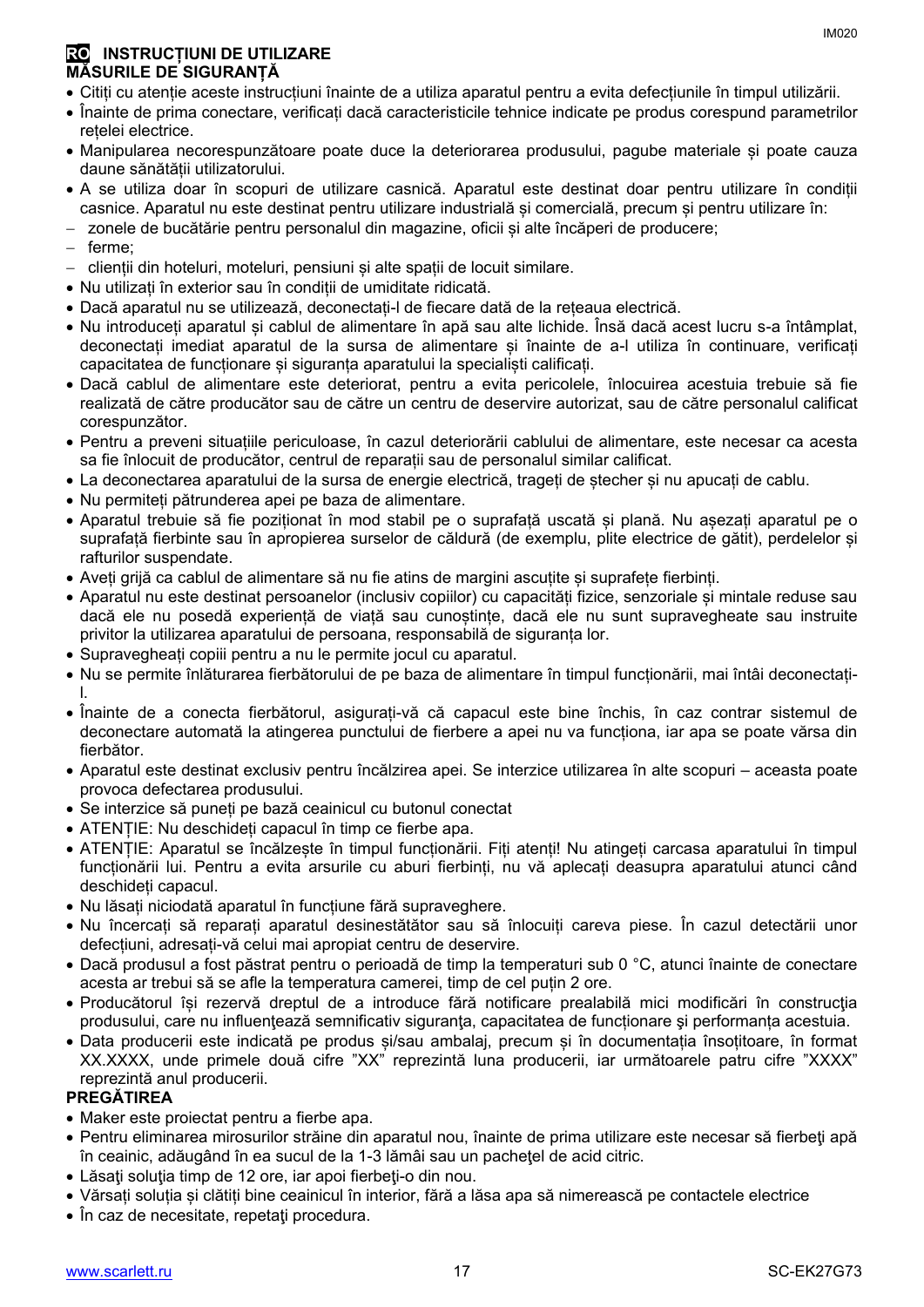#### **FUNCȚIONAREA**

#### MODUL DE TURNARE A APEI

- Luați fierbătorul de pe baza de alimentare.
- Puteți să-l umpleți prin nasul sau gura de umplere a fierbătorului, deschizând capacul.
- Pentru a evita supraîncălzirea fierbătorului nu se recomandă a turna o cantitate mai mică de 0.5 litri de apă (sub marcajul "MIN"). Nu turnați mai mult de 1.7 litri de apă (peste marcajul "MAX"), în caz contrar apa se poate vărsa prin nasul fierbătorului în timpul fierberii.

#### CONECTAREA

- Fixați fierbătorul plin cu apă pe baza de alimentare.
- Racordați cablul de alimentare la rețeaua electrică și conectați fierbătorul, atunci se va porni indicatorul luminos de funcționare.

DECONECTAREA

- La atingerea punctului de fierbere a apei fierbătorul se va opri automat și indicatorul luminos se va stinge.
- *NOTĂ*: Fierbătorul Dumneavoastră este dotat cu un sistem de protecție contra supraîncălzirii. Dacă în fierbător nu este apă sau este puțină, atunci acesta se va deconecta automat. Dacă se întâmplă acest lucru, este necesar să așteptați cel puțin 10 minute pentru ca fierbătorul să se răcească, după care puteți turna apa.

CONECTAREA REPETATĂ

 Dacă fierbătorul tocmai a fiert și s-a deconectat automat, iar Dumneavoastră aveți nevoie să încălziți apa din nou, așteptați 15-20 de secunde înainte de a conecta din nou.

#### **CURĂȚAREA ȘI ÎNTREȚINEREA**

- Vărsați toată apa prin gura de umplere prin deschiderea capacului.
- Înainte de curățare, deconectați întotdeauna aparatul de la rețeaua electrică și lăsați-l să se răcească complet.
- În nici un caz nu spălați fierbătorul și baza de alimentare sub jetul de apă. Ștergeți exteriorul corpului și baza mai întâi cu o cârpă moale umedă, iar apoi – cu una uscată. Nu folosiți substanțele abrazive de curătare, burete și perii de metal, precum și solvenții organici.
- Curățați în mod regulat produsul de depunerile de calcar cu produse speciale, pe care le puteți achiziționa în magazine. La utilizarea produselor de curățare, urmați instrucțiunile de pe ambalajul acestora.

#### **PĂSTRAREA**

- Înainte de depozitare, asigurați-vă că aparatul este scos din priză și este complet răcit.
- Respectați toate cerințele de la punctul CURĂȚAREA ȘI ÎNTREȚINEREA.
- Strângeți prin înfășurare cablul de alimentare.
- Aparatul se va păstra la loc răcoros și uscat.



Simbolul dat pe produs, ambalaj și/sau documentele însoțitoare înseamnă că aparatele electrice și electronice, şi bateriile uzate nu trebuie aruncate împreună cu deşeurile menajere. Acestea trebuie duse la punctele de colectare specializate.

Adresați-vă la autoritățile locale pentru a obține informații suplimentare referitor la sistemele existente de colectare a deşeurilor.

Reciclarea corectă va contribui la păstrarea resurselor valoroase şi la prevenirea posibilelor efecte negative asupra sănătăţii oamenilor şi a mediului înconjurător, care ar putea apărea în rezultatul reciclării incorecte a deşeurilor.

#### **PL INSTRUKCJA OBSŁUGI ŚRODKI BEZPIECZEŃSTWA**

- Zalecamy uważnie przeczytać niniejszą instrukcję przed uruchomieniem urządzenia, aby uniknąć awarii podczas użytkowania.
- Przed pierwszym włączeniem należy sprawdzić, czy dane techniczne podane na wyrobie są zgodne z parametrami prądu elektrycznego.
- Niewłaściwe postępowanie może spowodować uszkodzenie wyrobu, wyrządzić szkodę materialną albo spowodować zagrożenie zdrowia użytkownika.
- Urządzenie jest przeznaczone tylko do użytku domowego. Urządzenie nie jest przeznaczone do używania w przemyśle i w handlu, a także do wykorzystania:
- w pomieszczeniach kuchennych dla pracowników w sklepach, biurach i innych pomieszczeniach produkcyjnych;
- w domach rolników;
- przez klientów w hotelach, motelach, pensjonatach i innych podobnych miejscach zamieszkania.
- Nie używać na zewnątrz pomieszczeń lub w warunkach wysokiej wilgotności.
- Zawsze odłączaj urządzenie od zasilania prądem elektrycznym, gdy nie jest ono używane.
- Nie dopuszczaj do przedostania się wody do bazy zasilającej.

IM020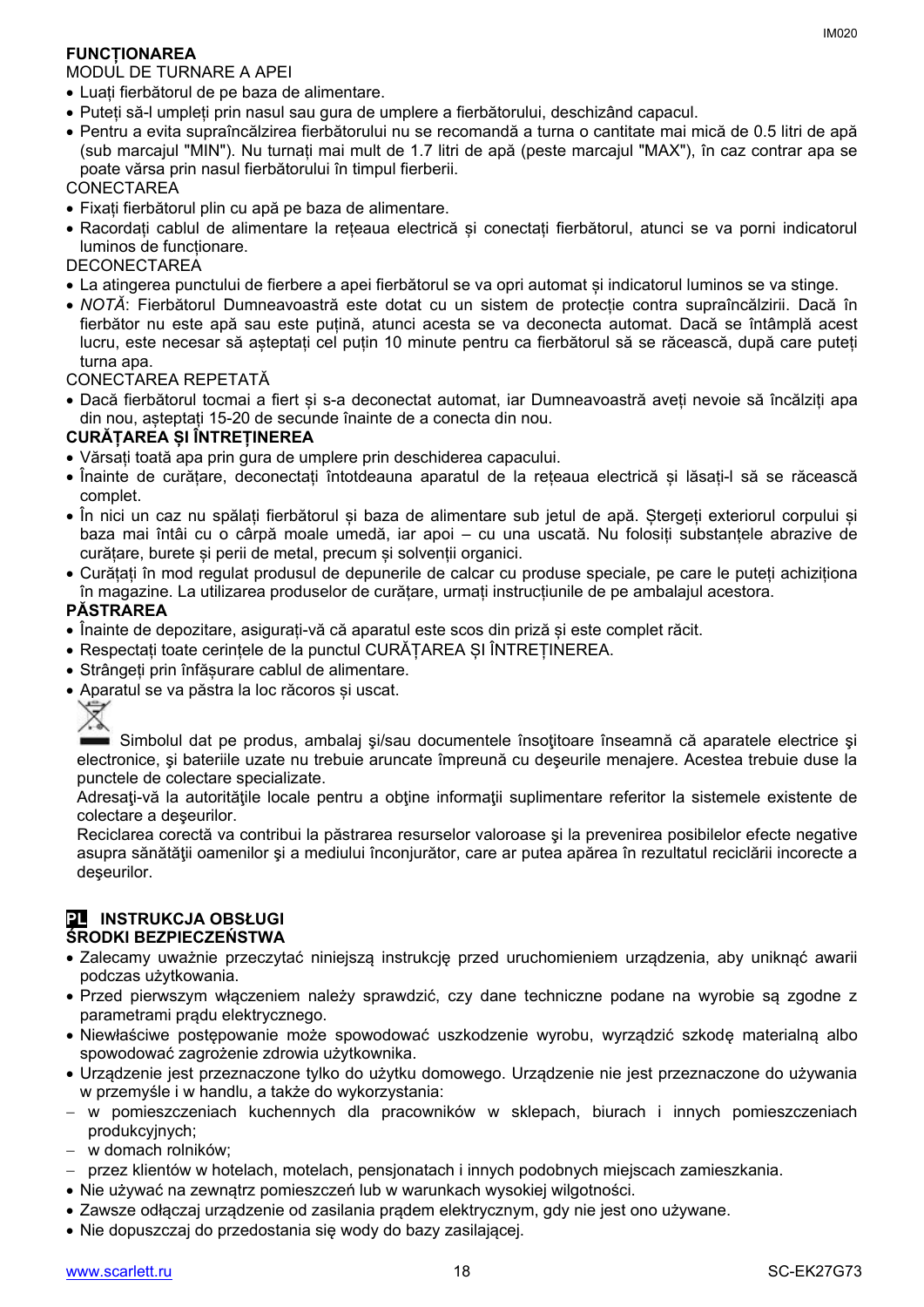- Nie wolno zanurzać urządzenia, bazy zasilającej ani przewodu sieciowego w wodzie ani żadnej innej cieczy. Jeśli tak się stało, natychmiast odłącz urządzenie od źródła zasilania i przed dalszym użyciem zwróć się w celu sprawdzenia, czy urządzenie działa sprawnie i bezpiecznie, do wykwalifikowanych specjalistów.
- W przypadku uszkodzenia przewodu zasilającego jego wymiany, aby uniknąć niebezpieczeństw, powinien dokonać producent lub upoważniony przez niego Punkt Serwisowy bądź podobny wykwalifikowany personel.
- Należy uważać, aby przewód zasilający nie dotykał ostrych krawędzi i gorących powierzchni.
- Po odłączeniu urządzenia od zasilania prądem elektrycznym ciągnij za wtyczkę, lecz nie ciągnij za przewód.
- Urządzenie musi stać na stabilnej, płaskiej i suchej powierzchni! Nie umieszczaj urządzenia na powierzchniach gorących, a także w pobliżu źródeł ciepła (np. kuchni elektrycznych), firanek ani pod półkami wiszącymi.
- Nigdy nie zostawiaj włączonego urządzenia bez nadzoru.
- Urządzenie nie jest przeznaczone do użytku przez osoby (w tym dzieci) o obniżonych możliwościach fizycznych, zmysłowych lub umysłowych albo w przypadku braku doświadczenia lub wiedzy, jeśli nie znajdują się one pod nadzorem lub nie poinstruowane przez osobę odpowiedzialną za ich bezpieczeństwo na temat korzystania z urządzenia.
- Dzieci powinny być nadzorowane w celu niedopuszczenia do bawienia się z urządzeniem.
- Wyrób należy używać tylko z bazą zasilającą, dostarczaną w komplecie. Nie wolno używać jej do innych celów.
- Nie wolno zdejmować czajnika bazy zasilającej podczas pracy, najpierw wyłącz go.
- Nie wolno stawiać czajnika z włączonym przyciskiem na podstawie.
- UWAGA: Podczas gotowania wody nie otwieraj pokrywy.
- OSTRZEŻENIE: Urządzenie nagrzewa się podczas pracy. Uważaj! Nie należy dotykać rękami obudowy urządzenia podczas jego pracy. Aby uniknąć poparzenia gorącą parą wodną, nie pochylaj się nad urządzeniem po otwarciu pokrywy.
- Przed włączeniem upewnij się, że pokrywa jest szczelnie zamknięta, w przeciwnym razie nie zadziała system automatycznego wyłączenia po zagotowaniu i woda może zostać wyrzucona.
- Urządzenie jest przeznaczone wyłącznie do ogrzewania wody. Nie wolno używać do innych celów może to spowodować uszkodzenie wyrobu.
- Nie należy samodzielnie naprawiać ani wymieniać żadnej części urządzenia. W przypadku wykrycia usterek należy skontaktować się z najbliższym Punktem Serwisowym.
- Jeśli urządzenie przez jakiś czas znajdowało się w temperaturze poniżej 0ºC, przed włączeniem musi być przechowywane w temperaturze pokojowej nie krócej niż 2 godziny.
- Producent zastrzega sobie prawo, bez dodatkowego powiadomienia, do wprowadzania drobnych zmian w konstrukcji wyrobu, które zupełnie nie wpływają na jego bezpieczeństwo, sprawność lub funkcjonalność.
- Data producerii este indicată pe produs și/sau ambalaj, precum și în documentația însoțitoare, în format XX.XXXX, unde primele două cifre "XX" reprezintă luna producerii, iar următoarele patru cifre "XXXX" reprezintă anul producerii.

#### **PRZYGOTOWANIE**

- Czajnik przeznaczony jest do gotowania wody.
- W celu usunięcia zapachów z nowego urządzenia przed pierwszym użyciem zagotuj wodę w czajniku, dodając do niej sok 1-3 cytryn lub torebkę kwasu cytrynowego.
- Pozostaw roztwór na 12 godzin, następnie znów zagotuj.
- Wylej roztwór i starannie wypłucz czajnik wewnątrz, nie dopuszczając do przedostania się wody do styków elektrycznych
- W razie potrzeby powtórz procedurę.

### **PRACA**

### WLEWANIE WODY

- Zdejmij czajnik z bazy zasilającej.
- Możesz napełnić go poprzez dzióbek lub gardziel, otwierając pokrywę.
- Aby uniknąć przegrzania czajnika nie zaleca się wlewać mniej niż 0.5 l wody (poniżej kreski "MIN"). Nie wlewaj więcej niż 1.7 l wody (powyżej kreski "MAX"), w przeciwnym razie ona może zostać wyrzucona przez dzióbek przy gotowaniu.

#### WŁACZANIE

- Postaw wypełniony wodą czajnik na bazę zasilającą.
- Podłącz przewód zasilający do źródła zasilania prądem elektrycznym i włącz czajnik, przy tym zapali się lampka kontrolna pracy.

#### WYŁĄCZANIE

Po zagotowaniu wody czajnik wyłączy się automatycznie, a kontrolka zgaśnie.